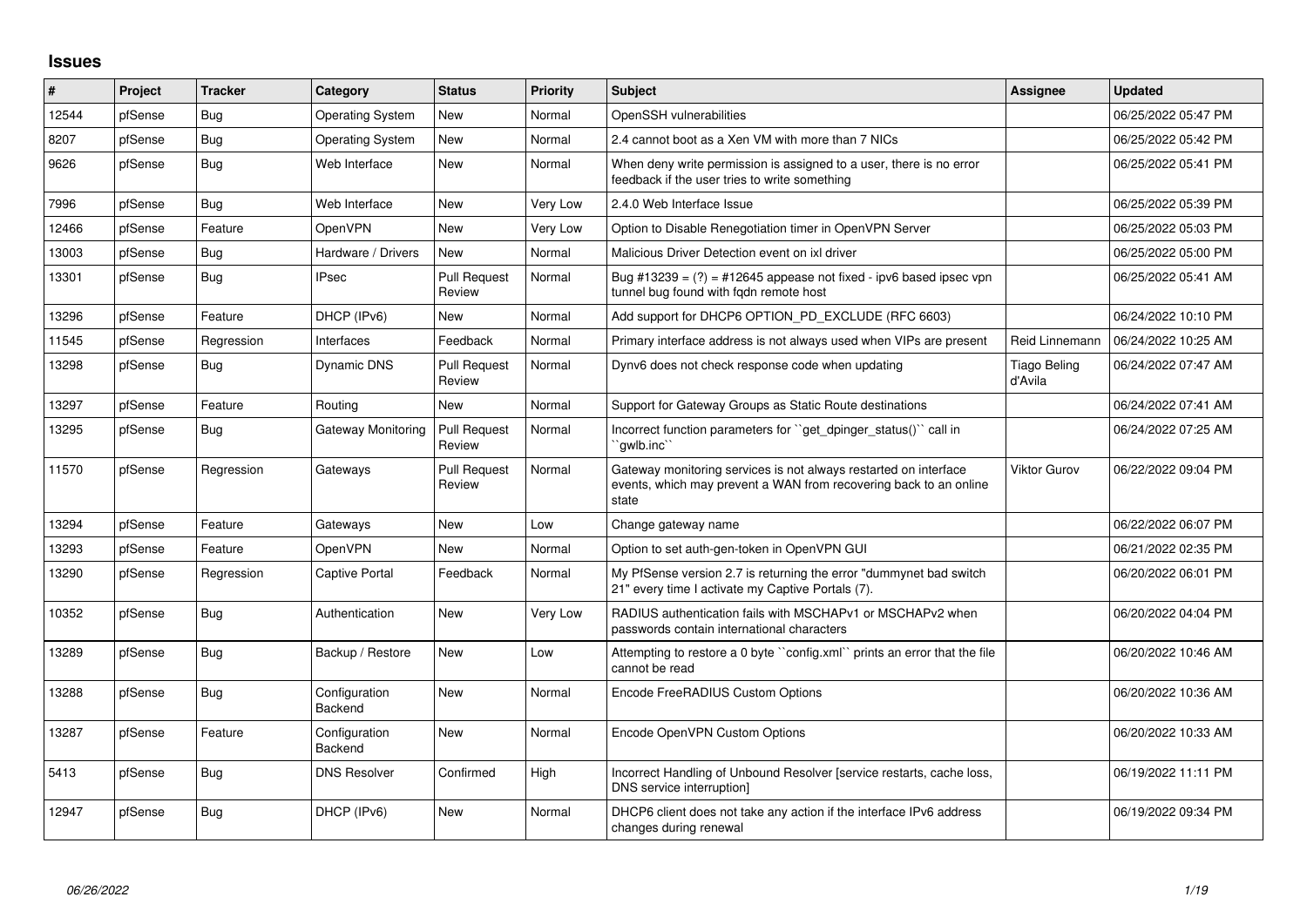| ∦     | Project | <b>Tracker</b> | Category                  | <b>Status</b>                 | <b>Priority</b> | <b>Subject</b>                                                                                              | Assignee            | <b>Updated</b>      |
|-------|---------|----------------|---------------------------|-------------------------------|-----------------|-------------------------------------------------------------------------------------------------------------|---------------------|---------------------|
| 13243 | pfSense | Bug            | OpenVPN                   | <b>Pull Request</b><br>Review | Normal          | OpenVPN status for multi-user VPN shows info icon to display<br>RADIUS rules when there are none to display | Marcos<br>Mendoza   | 06/19/2022 05:53 PM |
| 13280 | pfSense | <b>Bug</b>     | Unknown                   | New                           | Normal          | Entries duplicated in /boot/loader.conf                                                                     |                     | 06/19/2022 11:11 AM |
| 9296  | pfSense | <b>Bug</b>     | Aliases / Tables          | Confirmed                     | Low             | Alias content is sometimes incomplete when mixing FQDN and IP<br>address                                    | Reid Linnemann      | 06/18/2022 03:12 PM |
| 13279 | pfSense | Bug            | Interfaces                | New                           | Normal          | DHCP config override affects Gateway installation.                                                          |                     | 06/17/2022 07:25 AM |
| 13167 | pfSense | <b>Bug</b>     | <b>Dynamic DNS</b>        | New                           | Normal          | phpDynDNS: DigitalOcean ddns update fails (bad request, invalid<br>character '-' in request_id)             |                     | 06/16/2022 09:30 PM |
| 13277 | pfSense | Bug            | <b>IGMP Proxy</b>         | New                           | Normal          | IGMP Proxy webConfigurator Page Always Produces Error                                                       |                     | 06/16/2022 07:50 PM |
| 13276 | pfSense | <b>Bug</b>     | <b>IGMP Proxy</b>         | New                           | Normal          | IGMP Proxy Error Message for Logging Links to System Log Instead<br>of Routing Log                          |                     | 06/16/2022 07:48 PM |
| 13273 | pfSense | Bug            | DHCP (IPv4)               | New                           | Normal          | dhclient can use conflicting recorded leases                                                                |                     | 06/14/2022 11:07 AM |
| 13272 | pfSense | Bug            | <b>Captive Portal</b>     | <b>Pull Request</b><br>Review | Very Low        | Voucher CSV output has leading space before voucher code                                                    | Jim Pingle          | 06/13/2022 10:27 AM |
| 13268 | pfSense | Todo           | Console Menu              | Ready To Test                 | Normal          | columns don't align nicely in console with medium-long interface<br>names                                   |                     | 06/12/2022 10:32 PM |
| 13267 | pfSense | Bug            | <b>OpenVPN</b>            | <b>New</b>                    | Normal          | dpinger continues to run on OpenVPN gateway after OpenVPN service<br>is stopped.                            |                     | 06/12/2022 02:49 PM |
| 13258 | pfSense | Bug            | Console Menu              | <b>Pull Request</b><br>Review | Low             | secret menu option 100                                                                                      | Jim Pingle          | 06/12/2022 01:44 PM |
| 12920 | pfSense | <b>Bug</b>     | <b>Gateway Monitoring</b> | <b>Pull Request</b><br>Review | Normal          | Gateway behavior differs when the gateway does not exist in<br>config.xml                                   | <b>Viktor Gurov</b> | 06/12/2022 01:27 PM |
| 13252 | pfSense | <b>Bug</b>     | Upgrade                   | New                           | Normal          | reduce frequency of php-fpm socket connection attempts from<br>check reload status                          |                     | 06/12/2022 11:11 AM |
| 13256 | pfSense | Feature        | DHCP (IPv4)               | New                           | Normal          | Better handling of duplicate IPs in static DHCP assignments                                                 |                     | 06/11/2022 04:51 PM |
| 13264 | pfSense | Feature        | <b>IPsec</b>              | New                           | Normal          | IPSec Phase2 select multiple PFS key groups                                                                 |                     | 06/10/2022 04:29 PM |
| 13263 | pfSense | Bug            | DHCP (IPv4)               | New                           | Low             | Deleting a static DHCP entry when the related IP is not in the arp table<br>spams the log                   |                     | 06/10/2022 11:18 AM |
| 10446 | pfSense | Feature        | Rules / NAT               | <b>New</b>                    | Very Low        | VIP address is not shown in firewall rules                                                                  |                     | 06/09/2022 02:07 PM |
| 13260 | pfSense | Feature        | Authentication            | New                           | Normal          | Add support for OpenVPN static-challenge                                                                    |                     | 06/09/2022 02:04 PM |
| 13088 | pfSense | <b>Bug</b>     | OpenVPN                   | New                           | Normal          | OpenVPN Client Overrides: properly hide/show form fields                                                    | Jim Pingle          | 06/08/2022 09:15 AM |
| 13254 | pfSense | <b>Bug</b>     | <b>DNS Resolver</b>       | New                           | Normal          | DNS resolver does not update "unbound.conf" file during link down<br>events                                 |                     | 06/08/2022 07:55 AM |
| 13253 | pfSense | Bug            | DHCP (IPv6)               | New                           | Normal          | dhcp6c" is not restarted when applying settings when multiple WANs<br>are configured for DHCP6              |                     | 06/06/2022 02:58 PM |
| 13250 | pfSense | Todo           | DHCP (IPv4)               | New                           | Very Low        | Clean up DHCP Server option language                                                                        | Jim Pingle          | 06/06/2022 07:32 AM |
| 13245 | pfSense | Feature        | Aliases / Tables          | <b>Pull Request</b><br>Review | Normal          | Type column on Alias lists                                                                                  | Jim Pingle          | 06/06/2022 07:09 AM |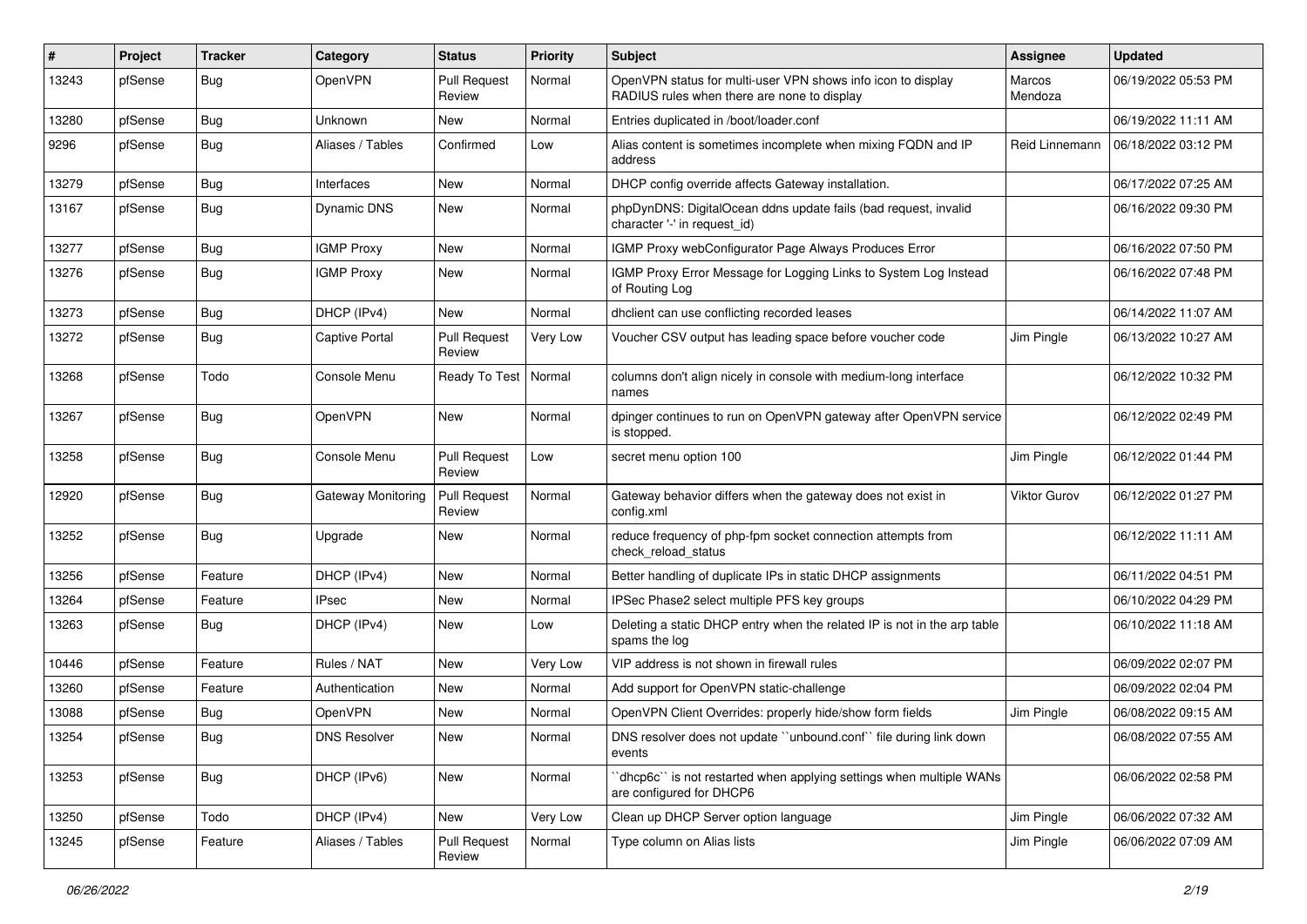| #     | Project | <b>Tracker</b> | Category                  | <b>Status</b>                 | <b>Priority</b> | Subject                                                                                            | <b>Assignee</b>        | <b>Updated</b>      |
|-------|---------|----------------|---------------------------|-------------------------------|-----------------|----------------------------------------------------------------------------------------------------|------------------------|---------------------|
| 12878 | pfSense | <b>Bug</b>     | Traffic Shaper<br>(ALTQ)  | Incomplete                    | Normal          | Traffic shaping by interface, route queue bandwidth inbound, out by a<br>large factor.             |                        | 06/06/2022 07:03 AM |
| 13249 | pfSense | Bug            | Console Menu              | New                           | Normal          | Running playback comands multiple times results in PHP error                                       |                        | 06/06/2022 07:02 AM |
| 13248 | pfSense | Regression     | DHCP (IPv6)               | New                           | Normal          | IPv6 Router Advertisements runs when config.xml does not contain an<br>entry for the interface     |                        | 06/05/2022 07:44 PM |
| 12821 | pfSense | Regression     | Hardware / Drivers        | Confirmed                     | Normal          | Intel e1000 driver (em & igb) cannot pass VLAN0 tagged packets                                     |                        | 06/05/2022 08:23 AM |
| 13244 | pfSense | Feature        | Web Interface             | New                           | Normal          | Add help text under Timezone settings in the GUI                                                   |                        | 06/03/2022 01:00 PM |
| 13242 | pfSense | Feature        | Gateway Monitoring        | <b>New</b>                    | Normal          | Enhancements to static route creation/deletion for dpinger monitor IPs                             |                        | 06/03/2022 11:20 AM |
| 13076 | pfSense | <b>Bug</b>     | <b>Gateway Monitoring</b> | New                           | Normal          | Marking a gateway as down does not affect IPsec entries using<br>gateway groups                    |                        | 06/03/2022 10:32 AM |
| 12612 | pfSense | <b>Bug</b>     | <b>DNS Resolver</b>       | New                           | Normal          | DNS Resolver is restarted during every "rc.newwanip" event                                         |                        | 06/03/2022 07:13 AM |
| 13240 | pfSense | <b>Bug</b>     | Rules / NAT               | New                           | Normal          | Dynamic NPt entry UI has a couple quirks                                                           |                        | 06/02/2022 09:32 PM |
| 12095 | pfSense | <b>Bug</b>     | Authentication            | New                           | Normal          | Memory leak in pcscd                                                                               |                        | 06/01/2022 01:01 PM |
| 13237 | pfSense | <b>Bug</b>     | DHCP (IPv6)               | New                           | Normal          | dhcp6c script cannot be executed safely                                                            |                        | 06/01/2022 11:20 AM |
| 12811 | pfSense | Bug            | Gateway Monitoring        | New                           | Normal          | Services are not restarted when PPP interfaces connect                                             | Jim Pingle             | 05/31/2022 05:34 PM |
| 13215 | pfSense | <b>Bug</b>     | Captive Portal            | Assigned                      | Normal          | Allowed MAC/IP/Hostname traffic counts for authorized users                                        | Reid Linnemann         | 05/31/2022 05:31 PM |
| 13093 | pfSense | <b>Bug</b>     | Authentication            | In Progress                   | Normal          | LDAP authentication fails with extended query and RFC2307 group<br>lookups enabled                 | <b>Chris Linstruth</b> | 05/31/2022 07:20 AM |
| 13226 | pfSense | <b>Bug</b>     | Captive Portal            | Confirmed                     | Normal          | Captive Portal doesn't disconnect established OpenVPN link                                         | Reid Linnemann         | 05/30/2022 10:38 AM |
| 12877 | pfSense | <b>Bug</b>     | Dynamic DNS               | Feedback                      | Normal          | Cloudflare DynDNS fails to update more than two addresses                                          |                        | 05/29/2022 06:56 PM |
| 8173  | pfSense | Feature        | Interfaces                | <b>New</b>                    | Normal          | dhcp6c - RAW Options                                                                               |                        | 05/29/2022 05:34 PM |
| 12875 | pfSense | <b>Bug</b>     | Package System            | New                           | Normal          | Import zabbix-agent6 and zabbix-proxy6 from FreeBSD Ports                                          |                        | 05/28/2022 06:50 PM |
| 13228 | pfSense | <b>Bug</b>     | Interfaces                | New                           | Normal          | Recovering interface gateway may not be added back into gateway<br>groups and rules when expected  | Jim Pingle             | 05/28/2022 01:14 PM |
| 13227 | pfSense | Feature        | <b>IPsec</b>              | <b>New</b>                    | High            | Enable IPSec Virtual IP Pool assignment by Radius for Mobile Users -<br>SIMPLE FIX                 |                        | 05/27/2022 10:15 AM |
| 13225 | pfSense | <b>Bug</b>     | Interfaces                | New                           | Normal          | Bridges with QinQ interfaces not properly set up at boot                                           | <b>Viktor Gurov</b>    | 05/27/2022 08:19 AM |
| 13218 | pfSense | <b>Bug</b>     | Interfaces                | <b>Pull Request</b><br>Review | Normal          | GIF-based interface MTU is assigned to parent interface on boot when<br>parent interface is a LAGG | Viktor Gurov           | 05/27/2022 05:25 AM |
| 13224 | pfSense | <b>Bug</b>     | Notifications             | New                           | Normal          | Email notification flood when UPS (NUT) and WAN send notifications                                 |                        | 05/27/2022 01:58 AM |
| 13222 | pfSense | Bug            | UPnP/NAT-PMP              | New                           | Normal          | CARP IP does not listen for NAT-PMP packets                                                        |                        | 05/26/2022 02:28 PM |
| 13220 | pfSense | Feature        | Captive Portal            | New                           | Very Low        | Voucher per-roll bandwidth restrictions and traffic quotas                                         |                        | 05/26/2022 08:16 AM |
| 13219 | pfSense | Feature        | Captive Portal            | New                           | Very Low        | Enable/Disable single voucher roll                                                                 |                        | 05/26/2022 08:14 AM |
| 13217 | pfSense | <b>Bug</b>     | DHCP (IPv4)               | New                           | Normal          | dhclient using default pid file location which does not exist                                      | Viktor Gurov           | 05/26/2022 08:09 AM |
| 1831  | pfSense | Feature        | Captive Portal            | New                           | Normal          | Captive portal IPv6 support                                                                        | Reid Linnemann         | 05/25/2022 07:57 AM |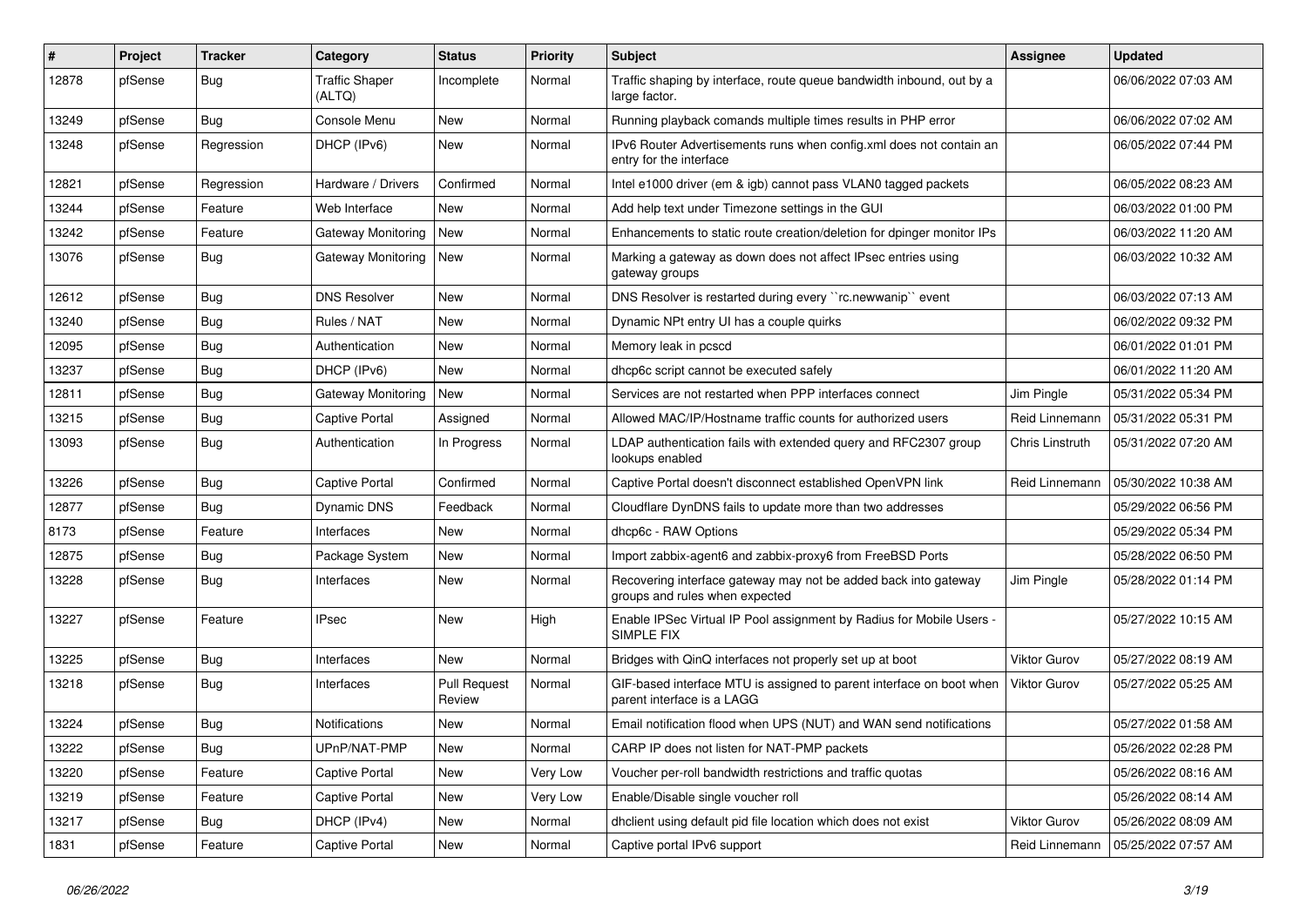| #     | Project | <b>Tracker</b> | Category                    | <b>Status</b>                 | <b>Priority</b> | <b>Subject</b>                                                                                   | <b>Assignee</b>      | <b>Updated</b>      |
|-------|---------|----------------|-----------------------------|-------------------------------|-----------------|--------------------------------------------------------------------------------------------------|----------------------|---------------------|
| 9536  | pfSense | Feature        | DHCP (IPv6)                 | New                           | Normal          | Support dynamic prefix in DHCPv6 Server                                                          |                      | 05/25/2022 04:27 AM |
| 13014 | pfSense | <b>Bug</b>     | <b>IPsec</b>                | New                           | Normal          | Charon.vici can get in a bad state                                                               | Mateusz Guzik        | 05/24/2022 05:05 PM |
| 12796 | pfSense | <b>Bug</b>     | Upgrade                     | Confirmed                     | Normal          | 2.5.2 -> 2.6.0 upgrade segfaults if certain packages are installed.                              |                      | 05/24/2022 07:43 AM |
| 11539 | pfSense | <b>Bug</b>     | IPsec                       | Feedback                      | Normal          | Mobile IPsec "split include" value of 0.0.0.0/0 causes some clients to<br>fail                   | Jim Pingle           | 05/23/2022 12:33 AM |
| 4451  | pfSense | <b>Bug</b>     | DHCP (IPv4)                 | New                           | Low             | Status DHCP Leases shows double entries for static entries without IP<br>address                 | <b>Phillip Davis</b> | 05/21/2022 04:55 PM |
| 13102 | pfSense | Bug            | <b>IPsec</b>                | New                           | Normal          | Deleting an IPSec tunnel doesn't destroy the SA (SADs/SPDs), causes<br>crash in status_ipsec.php | <b>Viktor Gurov</b>  | 05/20/2022 01:07 PM |
| 13187 | pfSense | Documentation  | Upgrade                     | <b>New</b>                    | Normal          | Azure Frequently asked questions                                                                 |                      | 05/20/2022 06:52 AM |
| 12782 | pfSense | Todo           | Build / Release             | New                           | Normal          | Disable compatibility flag                                                                       | <b>Brad Davis</b>    | 05/17/2022 02:33 PM |
| 12768 | pfSense | Feature        | Upgrade                     | New                           | Normal          | pfSense-repo: Make sure default config file exists                                               |                      | 05/17/2022 02:32 PM |
| 12737 | pfSense | <b>Bug</b>     | Certificates                | New                           | Normal          | CApath is not defined by default in curl                                                         |                      | 05/17/2022 02:30 PM |
| 12632 | pfSense | <b>Bug</b>     | Gateways                    | New                           | High            | Assigning a /30 WAN IP address at the console does not save the<br>gateway correctly             |                      | 05/17/2022 02:28 PM |
| 11877 | pfSense | <b>Bug</b>     | Web Interface               | <b>Pull Request</b><br>Review | Very Low        | Labels and description dissapear in firewall schedule edit.php                                   | <b>Viktor Gurov</b>  | 05/17/2022 02:22 PM |
| 12225 | pfSense | <b>Bug</b>     | Authentication              | <b>Pull Request</b><br>Review | Normal          | Group membership field is not needed for remote groups                                           | Viktor Gurov         | 05/17/2022 02:21 PM |
| 12385 | pfSense | Bug            | <b>Virtual IP Addresses</b> | <b>Pull Request</b><br>Review | Normal          | deleteVIP() does not check 1:1 NAT and Outbound NAT rules                                        | <b>Viktor Gurov</b>  | 05/17/2022 02:21 PM |
| 12431 | pfSense | Todo           | Web Interface               | <b>Pull Request</b><br>Review | Normal          | GUI pages should use "POST" for AJAX calls, not "GET"                                            | <b>Viktor Gurov</b>  | 05/17/2022 02:20 PM |
| 12464 | pfSense | <b>Bug</b>     | Logging                     | <b>Pull Request</b><br>Review | Normal          | Syslog Auth messages are sent as Emergency Level                                                 |                      | 05/17/2022 02:20 PM |
| 12673 | pfSense | Bug            | Dashboard                   | <b>Pull Request</b><br>Review | Normal          | Firewall Logs Widget fails to update at intervals below 5 seconds.                               | Viktor Gurov         | 05/17/2022 02:20 PM |
| 12757 | pfSense | <b>Bug</b>     | Diagnostics                 | <b>Pull Request</b><br>Review | Very Low        | Clean up /etc/inc/filter.inc use of pfctl -F                                                     |                      | 05/17/2022 02:18 PM |
| 13124 | pfSense | Feature        | Web Interface               | <b>Pull Request</b><br>Review | Normal          | Option to wait for interface selection before displaying firewall rules                          |                      | 05/17/2022 02:15 PM |
| 9123  | pfSense | <b>Bug</b>     | Interfaces                  | Feedback                      | Very High       | Adding/configuring vlan on ixl-devices causes ag add macvlan err<br>$-53$ , aq_error 14          | Luiz Souza           | 05/16/2022 07:57 AM |
| 13168 | pfSense | Feature        | Dashboard                   | New                           | Low             | Multiple Dashboard views for a single user                                                       |                      | 05/16/2022 07:53 AM |
| 9295  | pfSense | <b>Bug</b>     | PPPoE Server                | New                           | Very High       | IPv6 PD does not work with PPPOE (Server & Client)                                               |                      | 05/15/2022 10:53 AM |
| 13165 | pfSense | Feature        | Dashboard                   | <b>Pull Request</b><br>Review | Normal          | Feat: live update for Services dashboard widget                                                  |                      | 05/15/2022 01:48 AM |
| 13158 | pfSense | Bug            | Web Interface               | New                           | Normal          | Input validation error when applying limiter changes                                             |                      | 05/14/2022 05:32 PM |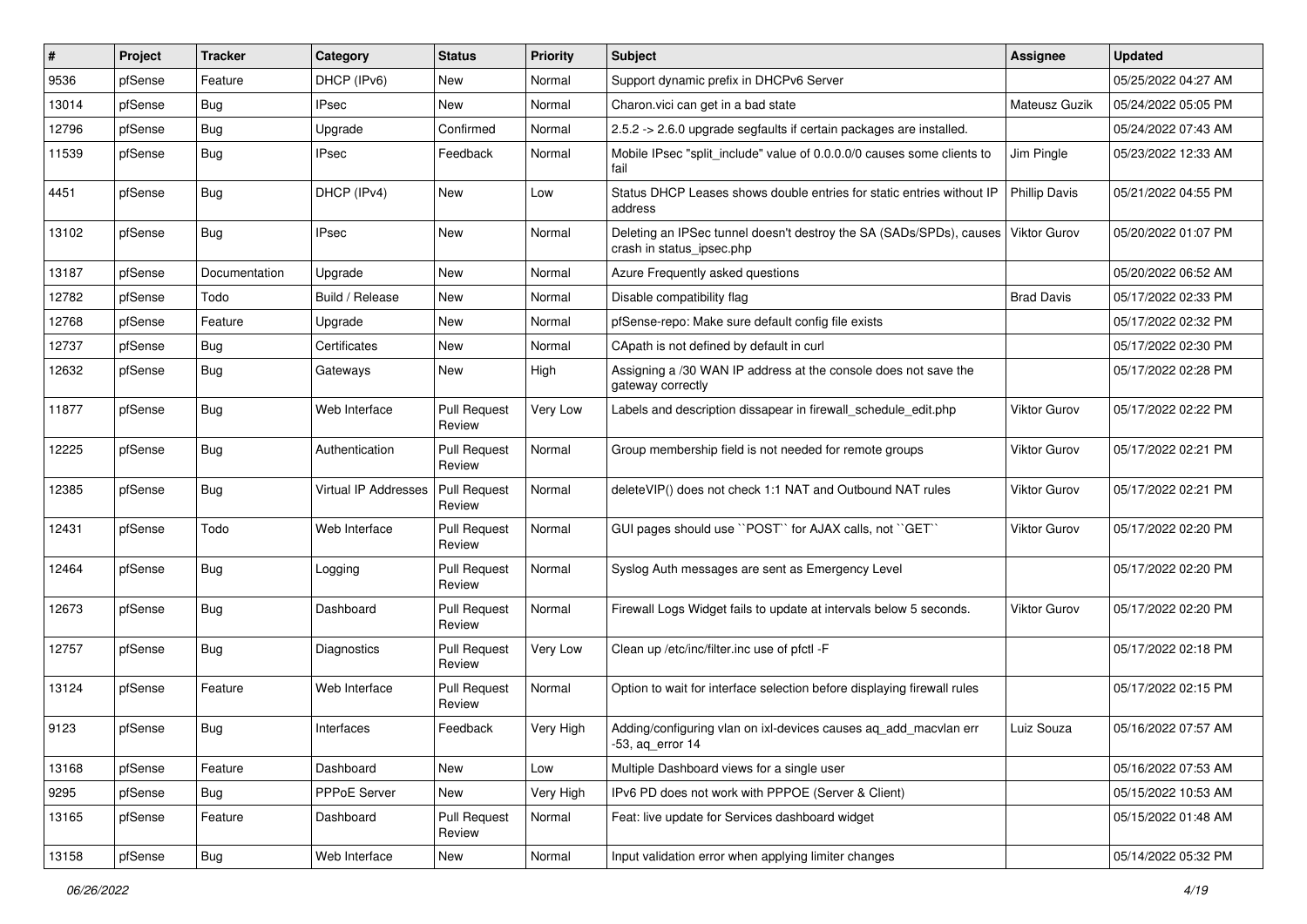| #     | Project | <b>Tracker</b> | Category                            | <b>Status</b>                 | <b>Priority</b> | <b>Subject</b>                                                                                                                      | <b>Assignee</b>     | <b>Updated</b>      |
|-------|---------|----------------|-------------------------------------|-------------------------------|-----------------|-------------------------------------------------------------------------------------------------------------------------------------|---------------------|---------------------|
| 13159 | pfSense | Todo           | Web Interface                       | New                           | Very Low        | Decrease distance between img-buttons in webGUI to eliminate<br>mistake entry                                                       |                     | 05/14/2022 06:52 AM |
| 13161 | pfSense | Feature        | Web Interface                       | <b>New</b>                    | Very Low        | FLASH PORT'S LED button, to help quickly find port that need to be<br>connected to patch&cable                                      |                     | 05/14/2022 06:35 AM |
| 9024  | pfSense | <b>Bug</b>     | <b>Traffic Shaper</b><br>(Limiters) | Feedback                      | Normal          | Ping packet loss under load when using limiters                                                                                     |                     | 05/12/2022 11:55 AM |
| 12960 | pfSense | <b>Bug</b>     | Installer                           | New                           | Normal          | VGA installer image defaults to serial console, serial console is default<br>in GUI settings                                        |                     | 05/10/2022 03:19 PM |
| 12079 | pfSense | <b>Bug</b>     | <b>IGMP Proxy</b>                   | New                           | Normal          | IGMPProxy: kernel panic, Sleeping thread owns a non-sleepable lock                                                                  | Mateusz Guzik       | 05/10/2022 03:14 PM |
| 11296 | pfSense | <b>Bug</b>     | Routing                             | New                           | Normal          | Static route targets may still reachable via default route when the<br>gateway they should route through is down                    | Viktor Gurov        | 05/10/2022 03:12 PM |
| 11091 | pfSense | <b>Bug</b>     | Interfaces                          | <b>New</b>                    | Normal          | Interfaces set as disabled in the configuration have an UP status in the<br>operating system at boot                                | Viktor Gurov        | 05/10/2022 03:12 PM |
| 9887  | pfSense | <b>Bug</b>     | Rules / NAT                         | <b>New</b>                    | Low             | Rule separator positions change when deleting multiple rules                                                                        |                     | 05/10/2022 03:11 PM |
| 3132  | pfSense | Bug            | Gateway Monitoring                  | In Progress                   | Normal          | Gateway events for IPv6 affect IPv4 services and vice versa                                                                         | <b>Viktor Gurov</b> | 05/10/2022 03:10 PM |
| 13144 | pfSense | <b>Bug</b>     | Rules / NAT                         | New                           | Very Low        | Firewall rule entries can get out of sync when entries are deleted while<br>other administrators are editing entries simultaneously |                     | 05/10/2022 07:26 AM |
| 13110 | pfSense | <b>Bug</b>     | CARP                                | New                           | Very Low        | changing CARP VIP address does not update outbound NAT interface<br>IP                                                              |                     | 05/03/2022 02:52 PM |
| 12747 | pfSense | Bug            | Logging                             | New                           | Normal          | System log is filled by sshquard                                                                                                    |                     | 05/03/2022 03:08 AM |
| 1819  | pfSense | <b>Bug</b>     | <b>DNS Resolver</b>                 | <b>New</b>                    | Normal          | DNS Resolver Not Registering DHCP Server Specified Domain Name                                                                      | Luiz Souza          | 04/28/2022 01:53 PM |
| 12549 | pfSense | Regression     | <b>IPsec</b>                        | New                           | Normal          | Per-user Mobile IPsec settings are not applied to connecting mobile<br>clients                                                      | Jim Pingle          | 04/26/2022 07:50 AM |
| 12335 | pfSense | Bug            | <b>IPsec</b>                        | New                           | Normal          | IPsec DNS inefficiency                                                                                                              | Jim Pingle          | 04/26/2022 07:50 AM |
| 4500  | pfSense | <b>Bug</b>     | UPnP/NAT-PMP                        | Confirmed                     | Normal          | Some miniupnp port mappings are not displayed in the Status page                                                                    |                     | 04/25/2022 12:49 PM |
| 13094 | pfSense | Feature        | Packet Capture                      | <b>Pull Request</b><br>Review | Normal          | Allow packet capture filtering in tagged packets                                                                                    | Marcos<br>Mendoza   | 04/24/2022 06:06 PM |
| 13091 | pfSense | Feature        | OpenVPN                             | New                           | Normal          | RFE: Ability to specify the order of OpenVPN Authentication servers                                                                 |                     | 04/22/2022 04:30 PM |
| 13090 | pfSense | <b>Bug</b>     | OpenVPN                             | New                           | Normal          | OpenVPN: do not use legacy deprecated netbios settings                                                                              | Jim Pingle          | 04/22/2022 11:19 AM |
| 13085 | pfSense | Feature        | OpenVPN                             | <b>Pull Request</b><br>Review | Normal          | OpenVPN: expose NBDD servers in GUI + fix GUI bugs                                                                                  | Jim Pingle          | 04/22/2022 11:09 AM |
| 13089 | pfSense | Bug            | OpenVPN                             | New                           | Normal          | OpenVPN: fix some netbios options were preserved even if teh<br>Netbios option was unchecked                                        | Jim Pingle          | 04/22/2022 11:06 AM |
| 13087 | pfSense | <b>Bug</b>     | OpenVPN                             | New                           | Normal          | OpenVPN Server: hide WINS servers list when netbios option is<br>unchecked while WINS servers is checked                            |                     | 04/22/2022 10:29 AM |
| 10690 | pfSense | <b>Bug</b>     | Installer                           | New                           | Low             | Not possible to make UFS install on ZFS formatted drive                                                                             |                     | 04/21/2022 12:39 PM |
| 10544 | pfSense | Bug            | User Manager /<br>Privileges        | New                           | Normal          | It's not possible to add a user to group operator using the gui                                                                     |                     | 04/21/2022 12:39 PM |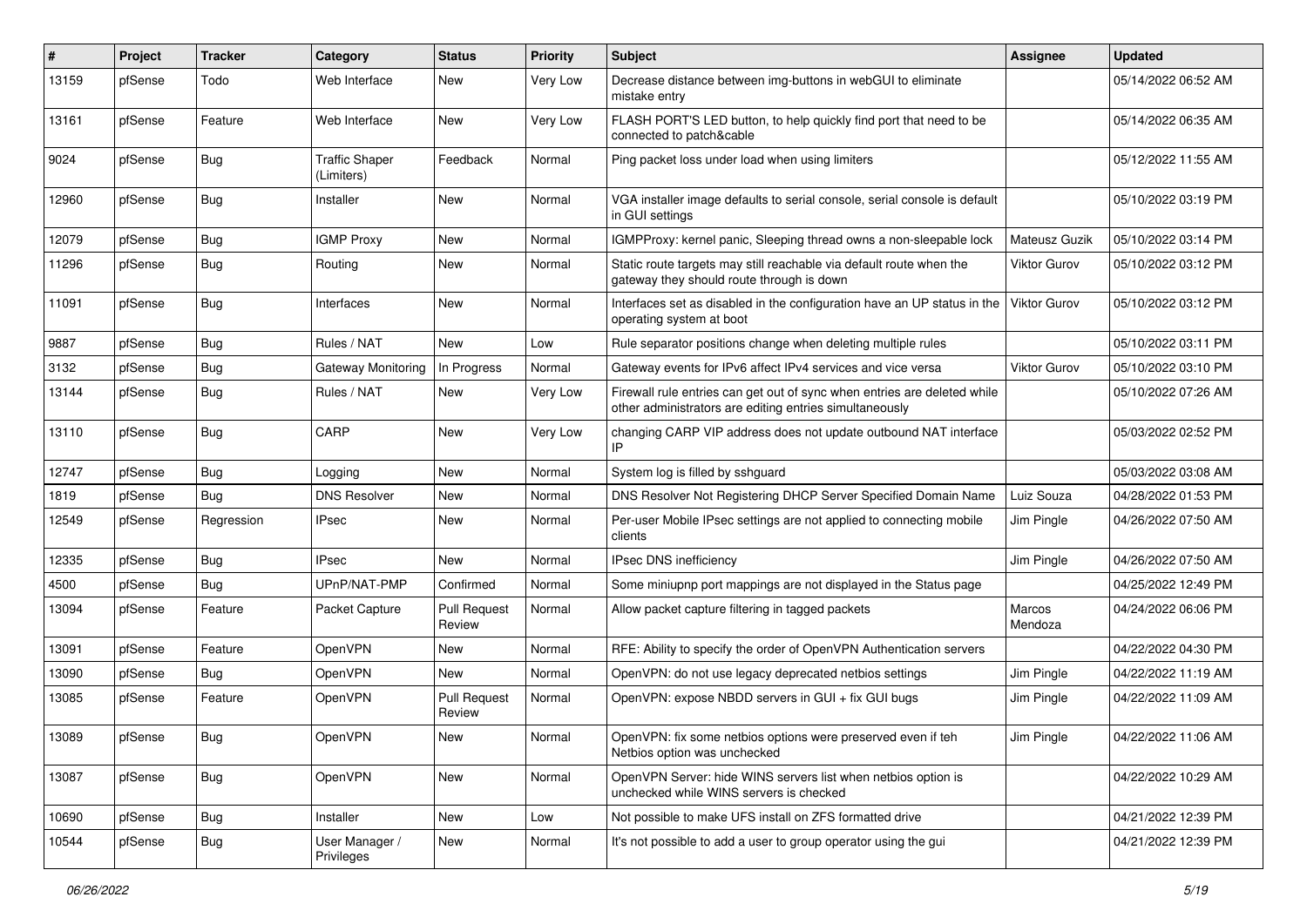| #     | Project | <b>Tracker</b> | Category                        | <b>Status</b>                 | <b>Priority</b> | Subject                                                                                      | <b>Assignee</b> | <b>Updated</b>      |
|-------|---------|----------------|---------------------------------|-------------------------------|-----------------|----------------------------------------------------------------------------------------------|-----------------|---------------------|
| 10530 | pfSense | <b>Bug</b>     | Upgrade                         | New                           | Normal          | Convert config version to be based on product version                                        |                 | 04/21/2022 12:39 PM |
| 9384  | pfSense | <b>Bug</b>     | Interfaces                      | Confirmed                     | Normal          | devd putting "\$" before variable contents when using single quotes                          |                 | 04/21/2022 12:39 PM |
| 10513 | pfSense | <b>Bug</b>     | Rules / NAT                     | New                           | Normal          | State issues with policy routing and HA failover                                             |                 | 04/21/2022 12:39 PM |
| 10464 | pfSense | Todo           | Upgrade                         | New                           | Low             | Disallow package updates when a system update is available                                   |                 | 04/21/2022 12:39 PM |
| 9544  | pfSense | Feature        | Routing                         | New                           | Normal          | Enable RADIX_MPATH                                                                           |                 | 04/21/2022 12:39 PM |
| 9165  | pfSense | Feature        | Authentication                  | New                           | Normal          | only IPs can be added to sshguard whitelist                                                  |                 | 04/21/2022 12:39 PM |
| 9136  | pfSense | <b>Bug</b>     | DHCP (IPv6)                     | New                           | High            | IPv6 Tracking Interfaces Lose IPv6 Address in Certain Cases                                  |                 | 04/21/2022 12:39 PM |
| 8313  | pfSense | Bug            | <b>Notifications</b>            | New                           | Normal          | STARTTLS auto detection not working                                                          |                 | 04/21/2022 12:39 PM |
| 7138  | pfSense | <b>Bug</b>     | DHCP (IPv6)                     | Assigned                      | Normal          | Pfsense wide dhcpv6 client doesn't recognise ifid statement                                  |                 | 04/21/2022 12:39 PM |
| 1337  | pfSense | Feature        | Interfaces                      | Assigned                      | Normal          | VLANs with different MAC address than parent interface                                       |                 | 04/21/2022 12:39 PM |
| 4154  | pfSense | <b>Bug</b>     | User Manager /<br>Privileges    | Confirmed                     | Normal          | RADIUS authentication not working over IPv6                                                  |                 | 04/21/2022 12:39 PM |
| 6823  | pfSense | <b>Bug</b>     | Interfaces                      | <b>New</b>                    | Normal          | No connectivity after changing link state to UP                                              |                 | 04/21/2022 12:39 PM |
| 6186  | pfSense | Bug            | Services                        | New                           | Normal          | race conditions in service startup                                                           |                 | 04/21/2022 12:39 PM |
| 5786  | pfSense | <b>Bug</b>     | Web Interface                   | New                           | Normal          | Check WebConfigurator port for conflicts                                                     |                 | 04/21/2022 12:39 PM |
| 5510  | pfSense | Feature        | Package System                  | New                           | Normal          | Need a simple way to enable/disable package-installed services                               |                 | 04/21/2022 12:39 PM |
| 5074  | pfSense | Feature        | Upgrade                         | <b>New</b>                    | Normal          | Standard release notes URLs to facilitate GUI viewing before upgrade                         |                 | 04/21/2022 12:39 PM |
| 946   | pfSense | Feature        | <b>IPsec</b>                    | New                           | Normal          | Allow aliases to be used to define IPsec phase 2 networks                                    |                 | 04/21/2022 12:39 PM |
| 790   | pfSense | Feature        | <b>Operating System</b>         | New                           | Normal          | Advanced options for dnsclient (resolv.conf)                                                 |                 | 04/21/2022 12:39 PM |
| 12183 | pfSense | Regression     | Interfaces                      | New                           | Low             | Changing MAC address for PPP parent interface stopped working                                |                 | 04/20/2022 04:16 PM |
| 13072 | pfSense | Feature        | <b>Traffic Shaper</b><br>(ALTQ) | <b>Pull Request</b><br>Review | Very Low        | Matching background/font colors of queue values with dark theme.                             |                 | 04/19/2022 07:32 AM |
| 13068 | pfSense | <b>Bug</b>     | Aliases / Tables                | <b>New</b>                    | Normal          | Error loading rules when URL Table IPs content is empty                                      |                 | 04/17/2022 09:07 PM |
| 13067 | pfSense | Bug            | <b>FilterDNS</b>                | New                           | Normal          | filterdns resolve interval is twice the intended value                                       |                 | 04/17/2022 07:45 PM |
| 2358  | pfSense | Feature        | Rules / NAT                     | New                           | Normal          | NAT64 Support                                                                                |                 | 04/16/2022 06:52 PM |
| 13058 | pfSense | Todo           | Rules / NAT                     | New                           | Normal          | Add static routes and directly connected networks back to policy route<br>negation rules     |                 | 04/13/2022 08:05 AM |
| 13054 | pfSense | Feature        | Package System                  | New                           | Normal          | Package plugin hook for web server configuration stanzas                                     | Jim Pingle      | 04/12/2022 03:04 PM |
| 13051 | pfSense | <b>Bug</b>     | <b>Traffic Shaper</b><br>(ALTQ) | New                           | Normal          | Firewall traffic shaper by interface selection unknow                                        |                 | 04/12/2022 07:03 AM |
| 12522 | pfSense | Feature        | OpenVPN                         | New                           | Very Low        | More flexible Client-Specific Override options for controlling options<br>pushed to clients  |                 | 04/11/2022 03:11 PM |
| 13046 | pfSense | Bug            | Rules / NAT                     | New                           | Normal          | Floating rule applied to IPv6 interface with a SLAAC DHCPv6 gateway<br>reports error on boot |                 | 04/11/2022 09:50 AM |
| 12950 | pfSense | <b>Bug</b>     | Routing                         | New                           | Normal          | OpenVPN as default gateway does not get set at boot time                                     |                 | 04/09/2022 05:46 PM |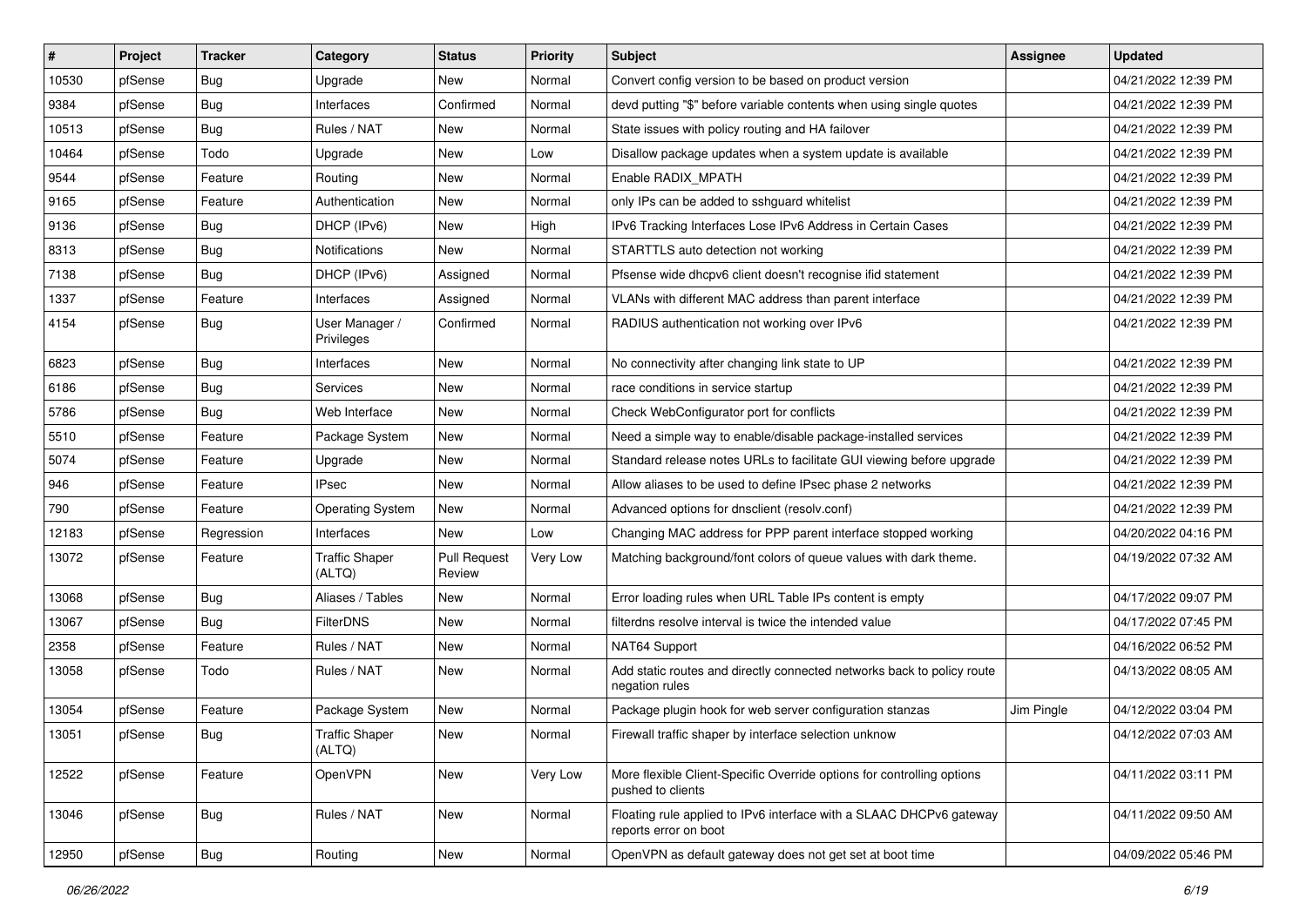| ∦     | Project | <b>Tracker</b> | Category                                 | <b>Status</b> | <b>Priority</b> | Subject                                                                                 | Assignee      | <b>Updated</b>      |
|-------|---------|----------------|------------------------------------------|---------------|-----------------|-----------------------------------------------------------------------------------------|---------------|---------------------|
| 13017 | pfSense | Feature        | Packet Capture                           | New           | Normal          | Packet capture: add preview results while capture is running                            |               | 04/09/2022 11:08 AM |
| 12774 | pfSense | <b>Bug</b>     | Backup / Restore                         | New           | Normal          | Picture widget image is not saved in backup                                             |               | 04/04/2022 04:48 AM |
| 13009 | pfSense | Feature        | <b>OpenVPN</b>                           | New           | Normal          | Add option for multiple remote addresses to OpenVPN Client                              |               | 03/31/2022 12:42 PM |
| 13000 | pfSense | <b>Bug</b>     | IPsec                                    | New           | Low             | IPsec AES-GCM encryption algorithm "Key Length" field should be<br>labeled "ICV Length" |               | 03/30/2022 07:40 AM |
| 12959 | pfSense | <b>Bug</b>     | DHCP (IPv4)                              | Feedback      | Normal          | dhcplease process wrongly update host file if client-hostname is empty                  |               | 03/28/2022 10:26 AM |
| 12922 | pfSense | <b>Bug</b>     | DHCP (IPv4)                              | New           | Normal          | Classless static routes received on DHCP WAN can override chosen<br>default gateway     |               | 03/28/2022 10:08 AM |
| 1826  | pfSense | Feature        | PPPoE Server                             | New           | Normal          | PPPoE server IPv6 support                                                               |               | 03/25/2022 04:25 PM |
| 7783  | pfSense | Feature        | <b>Operating System</b>                  | New           | Normal          | Support for hosting VMs on pfSense using bhyve                                          |               | 03/25/2022 11:53 AM |
| 12927 | pfSense | <b>Bug</b>     | OpenVPN                                  | New           | Normal          | OpenVPN with OCSP enabled allows connections with revoked<br>certificates               |               | 03/24/2022 08:22 AM |
| 12942 | pfSense | <b>Bug</b>     | Gateways                                 | <b>New</b>    | Normal          | Code to kill states for old gateway when reconnecting an interface is<br>incorrect      | Jim Pingle    | 03/22/2022 01:25 PM |
| 12863 | pfSense | Feature        | Authentication                           | New           | Very Low        | dynamically tune sha512crypt rounds                                                     | Jim Pingle    | 03/19/2022 12:53 PM |
| 12829 | pfSense | Bug            | <b>Traffic Shaper</b><br>(Limiters)      | Feedback      | Normal          | Dummynet kernel module fails to load after upgrade.                                     |               | 03/17/2022 09:26 AM |
| 12938 | pfSense | <b>Bug</b>     | IPv6 Router<br>Advertisements<br>(RADVD) | New           | Normal          | MaxRtrAdvInterval would allow stale DNS servers to be deleted faster                    |               | 03/12/2022 09:37 AM |
| 855   | pfSense | Feature        | Multi-WAN                                | New           | Normal          | Ability to selectively kill states on gateways recovery                                 |               | 03/11/2022 08:30 AM |
| 12926 | pfSense | <b>Bug</b>     | Interfaces                               | Feedback      | Normal          | Changing LAGG type on CARP interfaces makes VIPs go to an "init"<br>State               |               | 03/10/2022 10:52 AM |
| 12905 | pfSense | Bug            | Web Interface                            | <b>New</b>    | Normal          | Add VLAN Re-assignment to Import Interface Mismatch Wizard                              |               | 03/07/2022 08:05 AM |
| 12903 | pfSense | Feature        | Notifications                            | New           | Normal          | alternative authentication methods for email notifications?                             |               | 03/07/2022 07:52 AM |
| 5922  | pfSense | Feature        | <b>SNMP</b>                              | New           | Normal          | SNMP - enable SNMP v3 functionality                                                     | Viktor Gurov  | 03/02/2022 02:40 PM |
| 12888 | pfSense | <b>Bug</b>     | Rules / NAT                              | <b>New</b>    | Normal          | pfSense sends un-NATed packets during OpenVPN startup                                   |               | 03/01/2022 03:13 PM |
| 4632  | pfSense | Feature        | <b>Operating System</b>                  | New           | Normal          | Support for Multipath TCP (MPTCP)                                                       | Jim Thompson  | 03/01/2022 05:39 AM |
| 11778 | pfSense | <b>Bug</b>     | OpenVPN                                  | New           | Normal          | OpenVPN uses 100% CPU after experiencing packet loss                                    |               | 02/28/2022 07:38 AM |
| 12857 | pfSense | Bug            | Gateways                                 | New           | Normal          | Firewall gateway goes away when making changes to Bridge0 device                        |               | 02/27/2022 11:20 AM |
| 12259 | pfSense | <b>Bug</b>     | Operating System                         | New           | Normal          | Intel em NICs Suffering Performance Degradation on FreeBSD12                            |               | 02/25/2022 09:28 PM |
| 12874 | pfSense | Feature        | OpenVPN                                  | <b>New</b>    | Normal          | OpenVPN RADIUS Framed-Pool                                                              |               | 02/25/2022 02:24 PM |
| 12849 | pfSense | <b>Bug</b>     | <b>Operating System</b>                  | New           | Normal          | pfsync kernel crash on reboot                                                           | Mateusz Guzik | 02/22/2022 02:02 PM |
| 12853 | pfSense | <b>Bug</b>     | <b>NAT Reflection</b>                    | Feedback      | High            | Network Address Translation - Pure NAT pfsense freeze after reboot                      |               | 02/22/2022 08:40 AM |
| 12850 | pfSense | <b>Bug</b>     | Routing                                  | New           | Low             | Console error during boot: "route: route has not been found"                            |               | 02/22/2022 08:27 AM |
| 12553 | pfSense | Feature        | Backup / Restore                         | New           | Normal          | Auto Config Backup: Allow selecting multiple backups for deletion                       |               | 02/22/2022 04:27 AM |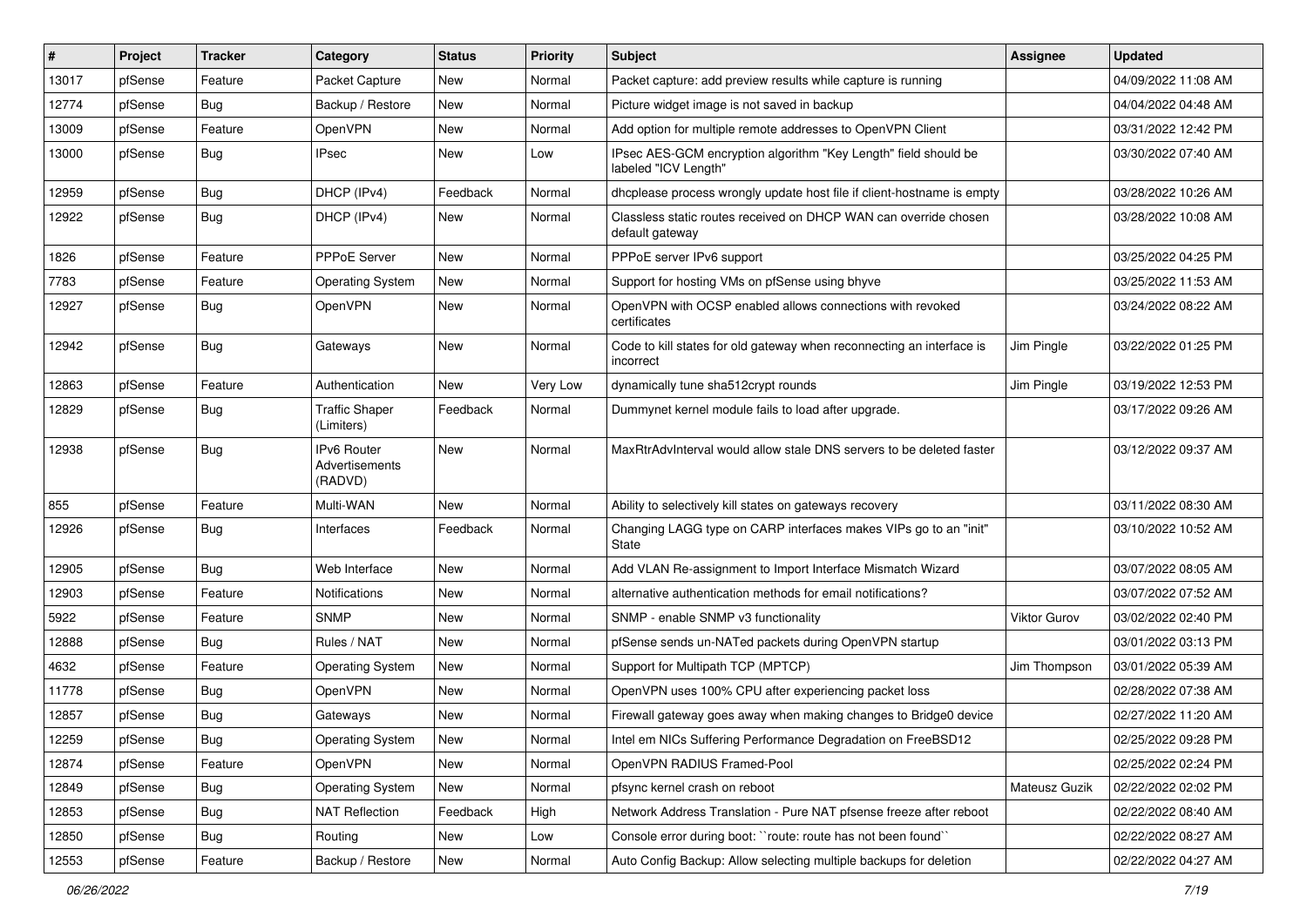| #     | Project | <b>Tracker</b> | Category             | <b>Status</b>                 | <b>Priority</b> | Subject                                                                                                                                                | <b>Assignee</b>       | <b>Updated</b>      |
|-------|---------|----------------|----------------------|-------------------------------|-----------------|--------------------------------------------------------------------------------------------------------------------------------------------------------|-----------------------|---------------------|
| 12848 | pfSense | Feature        | Dynamic DNS          | New                           | Normal          | Evaluation of the DynDNS "Result Match" string                                                                                                         |                       | 02/22/2022 02:01 AM |
| 12828 | pfSense | <b>Bug</b>     | Wireless             | New                           | Normal          | pfSense keeps crashing (Fatal trap 12: page fault while in kernel<br>mode)                                                                             |                       | 02/21/2022 07:55 AM |
| 12708 | pfSense | Bug            | Aliases / Tables     | New                           | Normal          | alias with non resolving DNS entry breaks underlying pf table                                                                                          |                       | 02/20/2022 06:13 PM |
| 12823 | pfSense | <b>Bug</b>     | DHCP (IPv6)          | New                           | Normal          | Multiple DHCP6 WAN connections PPPoE interface 'defached' status                                                                                       |                       | 02/18/2022 05:39 AM |
| 8882  | pfSense | <b>Bug</b>     | Interfaces           | Incomplete                    | Normal          | Interface assignments lost on reboot                                                                                                                   |                       | 02/17/2022 02:24 PM |
| 12813 | pfSense | Feature        | Installer            | New                           | Low             | Recover extra data in the installer                                                                                                                    |                       | 02/17/2022 07:52 AM |
| 10395 | pfSense | Feature        | Dashboard            | New                           | Low             | Add Dashboard System Information support for more PC Engines APU<br>boards                                                                             |                       | 02/17/2022 01:02 AM |
| 12797 | pfSense | <b>Bug</b>     | UPnP/NAT-PMP         | New                           | Normal          | UPnP+STUN forms invalid outbound NAT rules using the external<br>address discovered from STUN                                                          |                       | 02/15/2022 01:01 PM |
| 12543 | pfSense | <b>Bug</b>     | Web Interface        | Feedback                      | Normal          | Deleteing a Outbound NAT rule gave me an empty rule and displayed<br>php error in UI.                                                                  |                       | 02/14/2022 04:36 AM |
| 8179  | pfSense | <b>Bug</b>     | DHCP (IPv4)          | Feedback                      | Normal          | Incorrect reverse DNS zone in DHCP server config for<br>non-octet-aligned subnet mask                                                                  | Renato Botelho        | 02/09/2022 11:17 PM |
| 8100  | pfSense | <b>Bug</b>     | CARP                 | New                           | Normal          | pfsync Initially Deletes States on Primary for Connections Established<br>through Secondary                                                            | Luiz Souza            | 02/08/2022 12:59 PM |
| 6799  | pfSense | <b>Bug</b>     | Rules / NAT          | New                           | Normal          | Using NOT (!) with interface subnet macros results unexpected traffic<br>passing when multiple subnets are included in the macro (i.e. VIP<br>subnets) |                       | 02/07/2022 02:18 PM |
| 12762 | pfSense | Bug            | <b>IPsec</b>         | New                           | Normal          | IPsec keep alive check ignores Child SA Start Action                                                                                                   | Viktor Gurov          | 02/07/2022 11:21 AM |
| 12764 | pfSense | <b>Bug</b>     | Gateways             | <b>New</b>                    | Normal          | VTI gateway status is pending after assigning the VTI interface                                                                                        |                       | 02/07/2022 05:41 AM |
| 12243 | pfSense | Todo           | Package System       | New                           | Normal          | Implement "plugin interfaces()"                                                                                                                        |                       | 02/07/2022 03:50 AM |
| 12746 | pfSense | Feature        | Interfaces           | <b>New</b>                    | High            | IPoE feature for WAN interface                                                                                                                         |                       | 02/01/2022 01:42 AM |
| 12734 | pfSense | <b>Bug</b>     | Web Interface        | Incomplete                    | Low             | Long hostname breaks DHCP leases layout                                                                                                                |                       | 01/31/2022 01:03 PM |
| 12740 | pfSense | Bug            | FreeBSD              | Incomplete                    | Normal          | panic: esp input cb: Unexpected address family                                                                                                         |                       | 01/27/2022 01:19 PM |
| 12730 | pfSense | <b>Bug</b>     | Captive Portal       | <b>New</b>                    | Normal          | RADIUS accounting does not work if WAN is down                                                                                                         |                       | 01/26/2022 05:13 AM |
| 12726 | pfSense | <b>Bug</b>     | Authentication       | New                           | Normal          | LDAP select container button auto populate                                                                                                             |                       | 01/25/2022 01:48 PM |
| 12705 | pfSense | <b>Bug</b>     | <b>IPsec</b>         | Incomplete                    | Normal          | ECDSA certificate does not work for IPSec VPN phase 1                                                                                                  |                       | 01/24/2022 03:22 PM |
| 12720 | pfSense | <b>Bug</b>     | Rules / NAT          | <b>Pull Request</b><br>Review | Normal          | Hide the "tag" field on non-floating tabs                                                                                                              | <b>Viktor Gurov</b>   | 01/24/2022 03:11 PM |
| 12715 | pfSense | <b>Bug</b>     | Authentication       | New                           | Normal          | Long system startup time when LDAP is configured and unavailable<br>during startup.                                                                    | Christian<br>McDonald | 01/24/2022 05:50 AM |
| 7329  | pfSense | Bug            | <b>DNS Forwarder</b> | New                           | Low             | <b>DHCP Not Updating DNS</b>                                                                                                                           |                       | 01/21/2022 09:16 PM |
| 7352  | pfSense | <b>Bug</b>     | Routing              | New                           | Normal          | pfSense IPv6 static route is dumped after a WAN flap                                                                                                   |                       | 01/20/2022 09:35 AM |
| 12382 | pfSense | Regression     | OpenVPN              | New                           | Normal          | Certificate Depth checking creates OpenVPN micro-outages every<br>time a user authenticates after 2.5.2 upgrade                                        |                       | 01/17/2022 04:17 AM |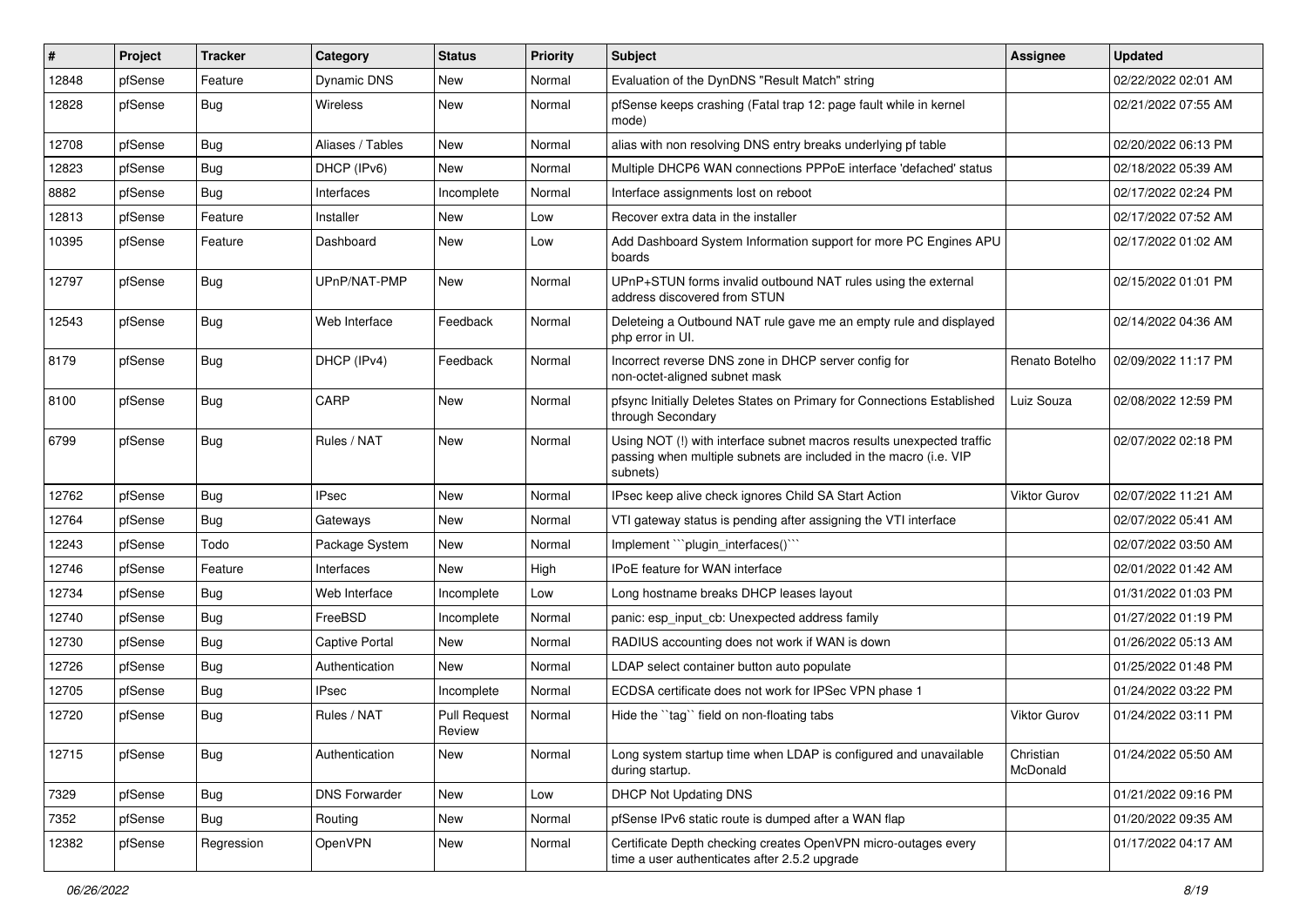| #     | Project | <b>Tracker</b> | Category                        | <b>Status</b> | <b>Priority</b> | Subject                                                                                                                       | <b>Assignee</b> | <b>Updated</b>      |
|-------|---------|----------------|---------------------------------|---------------|-----------------|-------------------------------------------------------------------------------------------------------------------------------|-----------------|---------------------|
| 2234  | pfSense | <b>Bug</b>     | Web Interface                   | Confirmed     | Low             | Status: Traffic Graph - only shows interface's subnet                                                                         |                 | 01/15/2022 08:33 PM |
| 6926  | pfSense | <b>Bug</b>     | UPnP/NAT-PMP                    | <b>New</b>    | Normal          | Miniupnp advertising expired IPv6 address                                                                                     |                 | 01/15/2022 08:29 PM |
| 10843 | pfSense | Feature        | Authentication                  | New           | Normal          | Allow user manager settings to specify multiple authentication servers                                                        |                 | 01/13/2022 07:22 AM |
| 12679 | pfSense | Feature        | Interfaces                      | New           | Normal          | Remind user to update DHCPv6 range when changing interface IPv6<br>prefix                                                     |                 | 01/12/2022 07:36 AM |
| 12676 | pfSense | Feature        | Rules / NAT                     | New           | Normal          | Add the Tagged option on the Port Forward rules edit page                                                                     |                 | 01/11/2022 05:52 AM |
| 1849  | pfSense | Bug            | <b>Traffic Shaper</b><br>(ALTQ) | New           | Normal          | Traffic shaper - By Queue view needs to show/use friendly inerface<br>names                                                   |                 | 01/10/2022 08:10 AM |
| 5253  | pfSense | Bug            | <b>PPP</b> Interfaces           | New           | Normal          | 3qstats.php 100% CPU                                                                                                          |                 | 01/08/2022 05:02 PM |
| 12665 | pfSense | Feature        | Rules / NAT                     | New           | Normal          | Ability to add custom pf rules from the GUI                                                                                   |                 | 01/07/2022 09:30 AM |
| 4242  | pfSense | Feature        | Authentication                  | New           | Normal          | Two Factor or OTP Authentication for Admin Interface                                                                          |                 | 01/04/2022 12:07 PM |
| 11927 | pfSense | Feature        | DHCP (IPv4)                     | Feedback      | Normal          | Allow DHCP not to serve a gateway - small fix                                                                                 |                 | 01/03/2022 04:17 PM |
| 7626  | pfSense | Feature        | Interfaces                      | New           | Normal          | Add IPoE support for WAN                                                                                                      |                 | 01/01/2022 12:31 AM |
| 8113  | pfSense | <b>Bug</b>     | Interfaces                      | New           | Normal          | MTU setting on bridge, openvpn clients ignored                                                                                |                 | 12/31/2021 05:55 PM |
| 7400  | pfSense | Bug            | <b>Traffic Graphs</b>           | Assigned      | Normal          | Traffic Graphs show bad data on 2.3.3 1                                                                                       | Jared Dillard   | 12/31/2021 05:47 PM |
| 6993  | pfSense | <b>Bug</b>     | <b>OpenVPN</b>                  | New           | Normal          | OpenVPN status error during CARP state transition                                                                             | James Webb      | 12/31/2021 05:44 PM |
| 7113  | pfSense | <b>Bug</b>     | Dashboard                       | <b>New</b>    | Normal          | Interface name in Traffic Graphs                                                                                              |                 | 12/31/2021 05:40 PM |
| 4345  | pfSense | <b>Bug</b>     | <b>Operating System</b>         | Confirmed     | Normal          | Traffic Shaping doesn't work with Xen netfront driver                                                                         |                 | 12/31/2021 05:30 PM |
| 5629  | pfSense | <b>Bug</b>     | <b>IPsec</b>                    | New           | Normal          | Allow for IPsec configuration using certs without a CA                                                                        |                 | 12/31/2021 05:21 PM |
| 6289  | pfSense | <b>Bug</b>     | Interfaces                      | New           | Normal          | IPv6 address not given to track6 interfaces on create                                                                         |                 | 12/30/2021 04:17 AM |
| 11872 | pfSense | Bug            | Interfaces                      | <b>New</b>    | Normal          | gif interfaces reporting incorrect traffic counters                                                                           |                 | 12/30/2021 04:00 AM |
| 11759 | pfSense | Bug            | Dashboard                       | New           | Normal          | Traffic graphs on dashboard double upload on pppoe links                                                                      |                 | 12/30/2021 04:00 AM |
| 12648 | pfSense | Bug            | Captive Portal                  | New           | Normal          | Undocumented variables 'listenporthttp' and 'listenporthttps'                                                                 |                 | 12/28/2021 10:44 AM |
| 12070 | pfSense | <b>Bug</b>     | DHCP (IPv4)                     | New           | Low             | VLAN0 for WAN DHCP                                                                                                            |                 | 12/23/2021 04:31 PM |
| 10732 | pfSense | Feature        | <b>High Availability</b>        | New           | Very Low        | Warning banner for secondary HA node                                                                                          |                 | 12/23/2021 03:34 AM |
| 12473 | pfSense | Feature        | <b>IPsec</b>                    | New           | Normal          | Allow user adjustment of IPsec Keep Alive periodic checks                                                                     |                 | 12/22/2021 05:59 AM |
| 12215 | pfSense | Regression     | OpenVPN                         | Feedback      | Normal          | OpenVPN does not resync when running on a gateway group                                                                       |                 | 12/22/2021 05:49 AM |
| 11588 | pfSense | Feature        | WireGuard                       | <b>New</b>    | Low             | Automatically suggest next IP address in Wireguard interface subnet<br>when creating a peer                                   |                 | 12/22/2021 03:35 AM |
| 12625 | pfSense | Feature        | Logging                         | New           | Normal          | Granular logging options for default firewall rules.                                                                          |                 | 12/21/2021 06:39 PM |
| 11960 | pfSense | <b>Bug</b>     | Gateway Monitoring              | Feedback      | Normal          | Gateway Monitoring Traffic Goes Out Default Gateway                                                                           |                 | 12/20/2021 05:43 AM |
| 7152  | pfSense | Bug            | <b>DNS Resolver</b>             | New           | Normal          | Unbound / DNS Resolver issue if "Register DHCP static mappings in<br>the DNS Resolver" set before wildcard DNS custom options |                 | 12/18/2021 04:59 PM |
| 5849  | pfSense | <b>Bug</b>     | CARP                            | New           | Normal          | Routing fail on CARP IPsec                                                                                                    |                 | 12/18/2021 04:41 PM |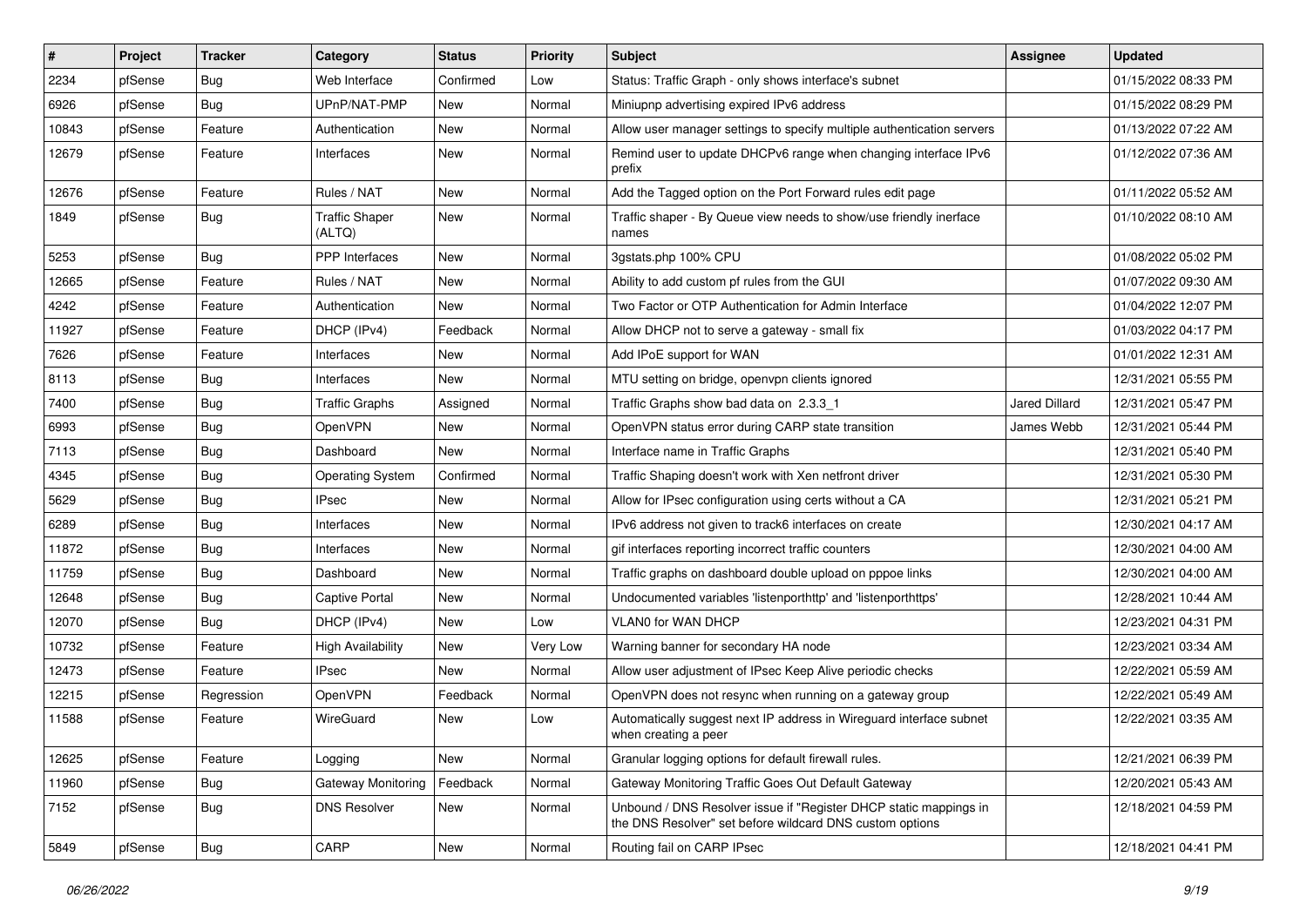| $\#$  | Project | <b>Tracker</b> | Category                | <b>Status</b> | <b>Priority</b> | Subject                                                                                                                | <b>Assignee</b>      | <b>Updated</b>      |
|-------|---------|----------------|-------------------------|---------------|-----------------|------------------------------------------------------------------------------------------------------------------------|----------------------|---------------------|
| 7235  | pfSense | <b>Bug</b>     | <b>IPsec</b>            | New           | Normal          | 4860 has not got significant IPsec performance rising with enabled HW   Luiz Souza<br>acceleration                     |                      | 12/18/2021 04:32 PM |
| 12581 | pfSense | Regression     | DHCP (IPv6)             | New           | Normal          | CARP IPv6 assigned address does not get advertised to endpoints<br>with RADV                                           |                      | 12/16/2021 02:34 PM |
| 12602 | pfSense | Feature        | <b>Dynamic DNS</b>      | New           | Normal          | DHCPv6 should allow DDNS Client updates for hosts                                                                      |                      | 12/15/2021 11:00 AM |
| 12600 | pfSense | Feature        | Aliases / Tables        | <b>New</b>    | Normal          | allow custom mask for a network alias created from a FQDN                                                              |                      | 12/15/2021 10:50 AM |
| 7387  | pfSense | Bug            | Dashboard               | New           | Low             | New Traffic Graph in dashboard resets inverted view to normal view                                                     | Jared Dillard        | 12/11/2021 08:14 PM |
| 3796  | pfSense | <b>Bug</b>     | <b>Diagnostics</b>      | Confirmed     | Normal          | States summary fails and is very slow with large state tables                                                          |                      | 12/11/2021 08:03 PM |
| 4604  | pfSense | <b>Bug</b>     | <b>NTPD</b>             | New           | Normal          | NTP time server entries may or may not work, depending upon<br>interfaces selected when configuring NTP service        |                      | 12/11/2021 07:59 PM |
| 1738  | pfSense | Bug            | Backup / Restore        | New           | Very Low        | Restore fails when username in backup is not matching                                                                  |                      | 12/11/2021 07:51 PM |
| 1667  | pfSense | <b>Bug</b>     | L2TP                    | <b>New</b>    | Normal          | L2TP server does not respond properly from a CARP VIP                                                                  |                      | 12/11/2021 07:43 PM |
| 12091 | pfSense | Feature        | Authentication          | New           | Normal          | RFE: Add support for sssd authentication                                                                               |                      | 12/10/2021 04:55 PM |
| 12552 | pfSense | <b>Bug</b>     | OpenVPN                 | <b>New</b>    | Normal          | "Pull DNS" option within OpenVPN client does not cause pfSense to<br>use DNS servers assigned by remote OpenVPN server |                      | 12/08/2021 08:45 AM |
| 12564 | pfSense | Feature        | Aliases / Tables        | <b>New</b>    | Low             | add column to show that an Alias is in use by or not                                                                   |                      | 12/04/2021 07:25 PM |
| 12563 | pfSense | <b>Bug</b>     | OpenVPN                 | New           | Normal          | OpenVPN server doesn't support Framed-IPv6-Address RADIUS<br>attribute                                                 |                      | 12/03/2021 11:19 AM |
| 12547 | pfSense | <b>Bug</b>     | <b>Operating System</b> | Feedback      | Normal          | unsheduled system reboot/crash                                                                                         | <b>Mateusz Guzik</b> | 12/01/2021 01:20 PM |
| 12551 | pfSense | Feature        | <b>DNS Resolver</b>     | <b>New</b>    | Low             | Add ability to set DNS resolver search domain list                                                                     |                      | 12/01/2021 11:18 AM |
| 12248 | pfSense | Feature        | Package System          | <b>New</b>    | Low             | Package Update Availability Notification                                                                               |                      | 11/28/2021 10:02 AM |
| 12542 | pfSense | <b>Bug</b>     | Virtual IP Addresses    | New           | Normal          | Cannot assign a same IPv6 Link-Local address to different interfaces                                                   |                      | 11/25/2021 01:41 AM |
| 10404 | pfSense | Feature        | <b>NTPD</b>             | New           | Normal          | Consider using chrony for NTP services                                                                                 |                      | 11/23/2021 06:59 PM |
| 12539 | pfSense | <b>Bug</b>     | Interfaces              | <b>New</b>    | Low             | Changing VLAN ID for LAN interface in assignments silently fails.                                                      |                      | 11/23/2021 04:12 AM |
| 7096  | pfSense | <b>Bug</b>     | <b>DNS Resolver</b>     | Feedback      | Normal          | Unbound fails to start on boot if specific network devices are<br>configured in the "Network Interfaces"               |                      | 11/22/2021 08:59 AM |
| 12535 | pfSense | Documentation  | Routing                 | New           | Normal          | Negate Rules function does not match the description                                                                   |                      | 11/19/2021 02:03 PM |
| 4128  | pfSense | Feature        | <b>Notifications</b>    | New           | Normal          | Email notification webqui configuration                                                                                |                      | 11/18/2021 12:48 PM |
| 12249 | pfSense | <b>Bug</b>     | Backup / Restore        | New           | Normal          | HAProxy causing failed ACB backups                                                                                     |                      | 11/15/2021 11:58 PM |
| 4688  | pfSense | Feature        | <b>IPsec</b>            | New           | Normal          | Missing TFC Traffic Flow Confidentiality support                                                                       |                      | 11/15/2021 12:27 PM |
| 12521 | pfSense | Feature        | <b>Operating System</b> | New           | Very Low        | Add the BBR2, QUIC, RACK Congestion Control (CC) protocols                                                             |                      | 11/15/2021 07:40 AM |
| 12519 | pfSense | <b>Bug</b>     | Authentication          | New           | Normal          | Fail authentication using special character in password via the LDAP<br>connector                                      |                      | 11/12/2021 07:39 AM |
| 12509 | pfSense | <b>Bug</b>     | OpenVPN                 | New           | Normal          | Deffered authentication does not work with auth-gen-token<br>external-auth or pusk "auth-token"                        |                      | 11/08/2021 04:01 AM |
| 12508 | pfSense | Bug            | <b>DHCP Relay</b>       | New           | Normal          | DHCP Relay over VPN                                                                                                    |                      | 11/06/2021 11:25 AM |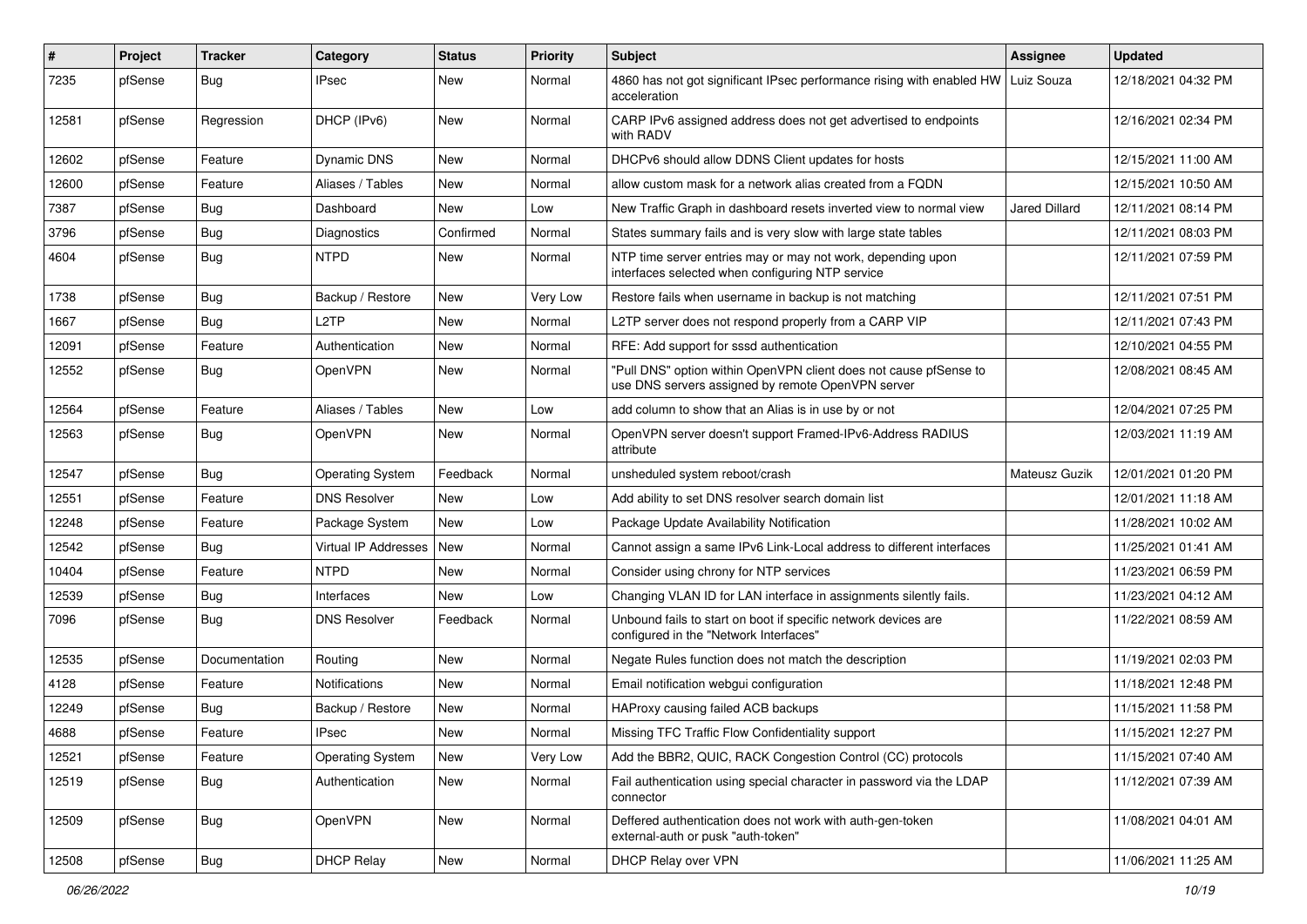| #     | Project | <b>Tracker</b> | Category                        | <b>Status</b>                 | <b>Priority</b> | Subject                                                                                                                          | <b>Assignee</b> | <b>Updated</b>      |
|-------|---------|----------------|---------------------------------|-------------------------------|-----------------|----------------------------------------------------------------------------------------------------------------------------------|-----------------|---------------------|
| 12504 | pfSense | <b>Bug</b>     | Interfaces                      | New                           | Normal          | BCM57412 NetXtreme-E 10Gb RDMA Ethernet controller issue                                                                         |                 | 11/05/2021 04:51 AM |
| 12495 | pfSense | Feature        | Dynamic DNS                     | <b>Pull Request</b><br>Review | Normal          | DynDNS: add deSEC IPv4&v6 simultaneos update                                                                                     | Lukas Wiest     | 11/01/2021 08:53 AM |
| 12494 | pfSense | Feature        | Dynamic DNS                     | <b>Pull Request</b><br>Review | Normal          | DynDNS: make simultaneous update of IP and LegacyIP possible                                                                     | Lukas Wiest     | 11/01/2021 08:52 AM |
| 8576  | pfSense | <b>Bug</b>     | Rules / NAT                     | Feedback                      | Low             | pfSense stops passing traffic after some time when using Outbound<br>NAT pool w/ Sticky Address                                  |                 | 10/28/2021 01:47 PM |
| 8013  | pfSense | Bug            | <b>IPsec</b>                    | New                           | Normal          | IPsec MSS clamping value shared for IPv4 and IPv6                                                                                | Luiz Souza      | 10/28/2021 01:37 PM |
| 11429 | pfSense | Bug            | Web Interface                   | <b>New</b>                    | Normal          | System Log / Settings form activates "Reset Log Files" button on enter                                                           |                 | 10/28/2021 01:35 PM |
| 11440 | pfSense | Feature        | Web Interface                   | New                           | Low             | Expand collapsed sections by clicking anywhere on header                                                                         |                 | 10/28/2021 01:35 PM |
| 12357 | pfSense | <b>Bug</b>     | <b>Captive Portal</b>           | New                           | Normal          | Captive Portal popup Logout button loads full login page in popup<br>when clicked                                                |                 | 10/27/2021 12:10 PM |
| 12483 | pfSense | <b>Bug</b>     | Configuration<br>Backend        | <b>New</b>                    | Normal          | GUI creates inconsistent config.xml                                                                                              |                 | 10/23/2021 06:48 AM |
| 12436 | pfSense | <b>Bug</b>     | PPPoE Server                    | New                           | Normal          | Pppoe server config gui does not allow setting of chap authentication,<br>and sets the network start address for allocation to 0 |                 | 10/21/2021 08:15 AM |
| 9344  | pfSense | <b>Bug</b>     | Translations                    | New                           | Normal          | OpenVPN click NCP Algorithms will always go to DH Parameters<br>website(in Chinese-Taiwan)                                       |                 | 10/21/2021 03:48 AM |
| 12467 | pfSense | <b>Bug</b>     | <b>Captive Portal</b>           | <b>New</b>                    | Normal          | CP error on client disconnect after reboot                                                                                       |                 | 10/17/2021 05:35 AM |
| 9617  | pfSense | Feature        | <b>PPP</b> Interfaces           | New                           | Normal          | PPPoE Static IP Configuration in GUI                                                                                             |                 | 10/15/2021 08:52 PM |
| 12459 | pfSense | Todo           | Virtual IP Addresses            | New                           | Normal          | Add IP Alias subnet input validation                                                                                             |                 | 10/15/2021 09:35 AM |
| 12458 | pfSense | Feature        | Authentication                  | New                           | Normal          | Use "unixHomeDirectory" instead of "homeDirectory" when LDAP<br>authentication server is Active Directory                        |                 | 10/15/2021 08:18 AM |
| 12451 | pfSense | Bug            | Virtual IP Addresses   New      |                               | Normal          | deleteVIP() does not check RFC2136 Update Source                                                                                 |                 | 10/13/2021 10:06 AM |
| 9633  | pfSense | Feature        | <b>PPPoE Server</b>             | New                           | Normal          | PPPoE/L2TP Server Status Page                                                                                                    |                 | 10/09/2021 12:05 PM |
| 11430 | pfSense | <b>Bug</b>     | Interfaces                      | New                           | Normal          | PHP console spam after Assigning Interfaces                                                                                      |                 | 10/09/2021 10:37 AM |
| 12421 | pfSense | <b>Bug</b>     | Rules / NAT                     | New                           | Normal          | IPV6 limiter bug                                                                                                                 |                 | 10/02/2021 08:44 AM |
| 12401 | pfSense | <b>Bug</b>     | <b>Traffic Graphs</b>           | New                           | Normal          | Traffic graphs with untagged and tagged VLAN on same interface                                                                   |                 | 09/23/2021 09:18 PM |
| 12393 | pfSense | <b>Bug</b>     | <b>Traffic Shaper</b><br>(ALTQ) | New                           | Low             | Priority of qOthersLow higher than default queues                                                                                |                 | 09/21/2021 02:48 PM |
| 12370 | pfSense | Feature        | Rules / NAT                     | New                           | Low             | Add limiters to Queue column on firewall rule list                                                                               |                 | 09/14/2021 07:37 AM |
| 12300 | pfSense | Feature        | Hardware / Drivers              | New                           | Normal          | Add Aquantia Atlantic driver to pfsense                                                                                          |                 | 09/14/2021 06:49 AM |
| 12367 | pfSense | Todo           | Installer                       | New                           | Normal          | ZFS: Do not show memstick disk on target list                                                                                    |                 | 09/13/2021 07:37 AM |
| 12144 | pfSense | <b>Bug</b>     | <b>Operating System</b>         | In Progress                   | Normal          | Bug in "df -t" filtering if two filesystems use the same mountpoint                                                              | Mateusz Guzik   | 09/10/2021 10:07 AM |
| 12343 | pfSense | Feature        | Diagnostics                     | New                           | Low             | Real time traffic monitoring                                                                                                     |                 | 09/06/2021 01:26 PM |
| 11268 | pfSense | Bug            | Web Interface                   | New                           | Normal          | Cookie named 'id' prevents Edit form fields being set properly                                                                   |                 | 09/03/2021 06:16 AM |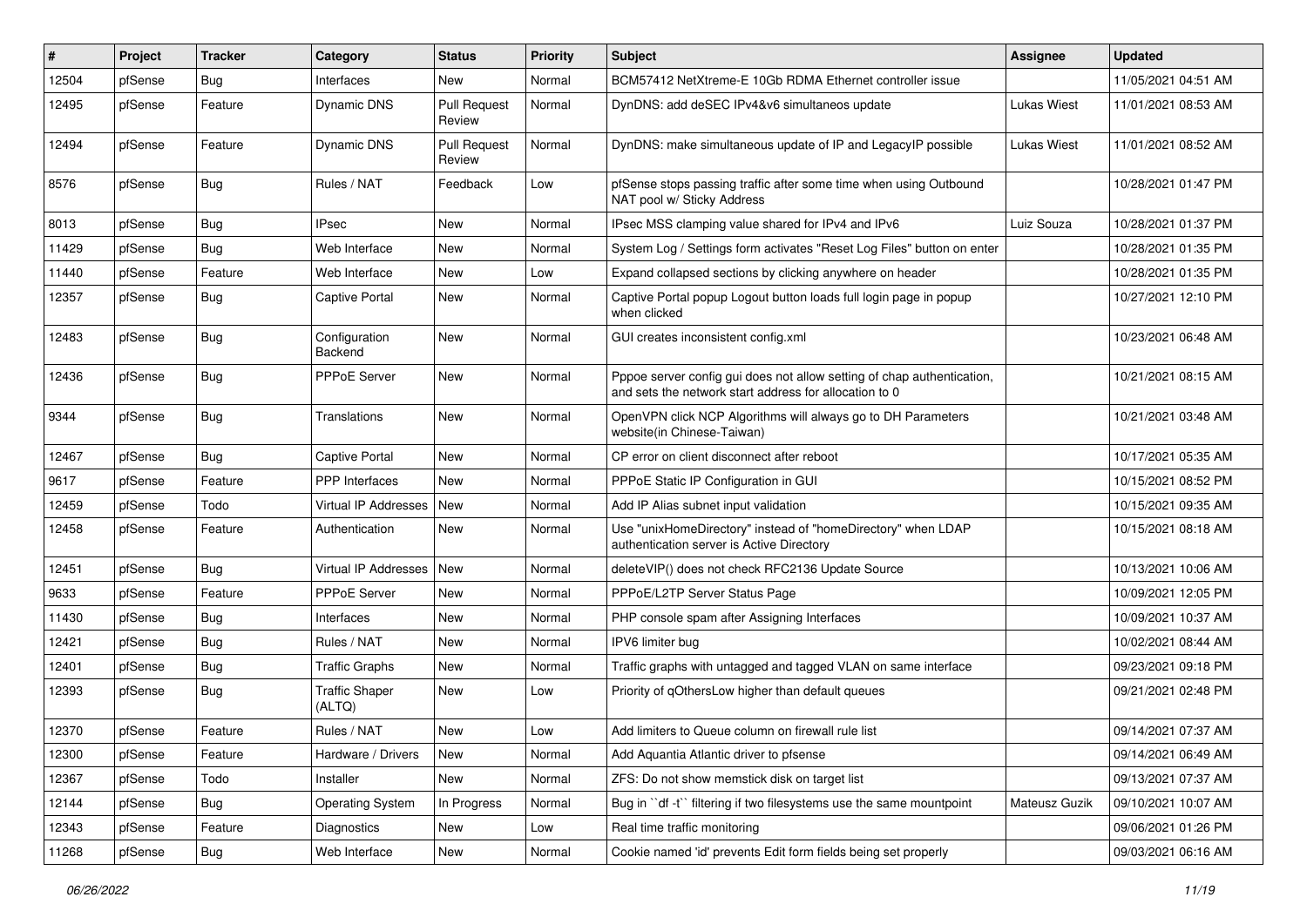| #     | Project | <b>Tracker</b> | Category                | <b>Status</b>                 | <b>Priority</b> | Subject                                                                                                           | <b>Assignee</b> | <b>Updated</b>      |
|-------|---------|----------------|-------------------------|-------------------------------|-----------------|-------------------------------------------------------------------------------------------------------------------|-----------------|---------------------|
| 9857  | pfSense | Feature        | IPsec                   | New                           | Normal          | IPsec Down/Up SMTP Notifications                                                                                  |                 | 08/31/2021 08:07 AM |
| 6370  | pfSense | <b>Bug</b>     | IPsec                   | Confirmed                     | Normal          | IPSEC bound to WAN gateway group and Dynamic DNS doesn't to fail<br>back tunnel to WAN on DDNS update             |                 | 08/31/2021 07:38 AM |
| 4479  | pfSense | <b>Bug</b>     | <b>Operating System</b> | New                           | Normal          | Firewall rules won't match GRE interface after applying IPSEC<br>transport encryption on GRE tunnel               | Luiz Souza      | 08/20/2021 08:46 AM |
| 12283 | pfSense | <b>Bug</b>     | Authentication          | New                           | Normal          | LDAP/RADIUS authentication servers configuration does not allow<br>source IP address to be specified              |                 | 08/20/2021 01:15 AM |
| 6776  | pfSense | Feature        | Rules / NAT             | New                           | Normal          | Allow disabling of "filter rule association" by default                                                           |                 | 08/17/2021 10:56 AM |
| 11619 | pfSense | <b>Bug</b>     | Upgrade                 | New                           | Normal          | Unable to upgrade 2.4.4-p3 to 2.5/21.02-p1                                                                        |                 | 08/15/2021 10:00 AM |
| 12176 | pfSense | Todo           | Interfaces              | <b>Pull Request</b><br>Review | Normal          | Hide WireGuard interfaces on appropriate pages                                                                    |                 | 08/11/2021 12:52 AM |
| 10311 | pfSense | <b>Bug</b>     | OpenVPN                 | <b>New</b>                    | Normal          | Too low net.link.ifqmaxlen causes packet drop under load when using<br>OpenVPN inside bridge interface under load |                 | 08/10/2021 03:10 AM |
| 12190 | pfSense | Feature        | Rules / NAT             | New                           | Normal          | Add ability to reference ipv6 prefix in firewall rules and aliases                                                |                 | 08/05/2021 01:47 PM |
| 8794  | pfSense | Feature        | <b>NTPD</b>             | New                           | Normal          | NTP authentiction                                                                                                 | Tod L           | 08/05/2021 01:20 AM |
| 6624  | pfSense | <b>Bug</b>     | <b>IPsec</b>            | Confirmed                     | Normal          | changes in IPsec config should down the connection                                                                | Jim Pingle      | 08/02/2021 12:08 PM |
| 8815  | pfSense | <b>Bug</b>     | Interfaces              | New                           | Normal          | IP addresses are removed from interfaces when link is lost and either<br>IPv4 or IPv6 is dynamic                  | Luiz Souza      | 07/21/2021 07:49 AM |
| 8520  | pfSense | Feature        | Interfaces              | <b>New</b>                    | Normal          | Option to auto-renew DHCP on interface with an offline gateway or<br>marked as down                               |                 | 07/20/2021 11:00 AM |
| 12121 | pfSense | Feature        | OpenVPN                 | New                           | Normal          | Wider "local network(s)" fields in OpenVPN server configuration                                                   |                 | 07/19/2021 07:37 AM |
| 12139 | pfSense | Feature        | <b>DNS Forwarder</b>    | New                           | Normal          | Add support in for specifying a DNSMASQ configuration file                                                        |                 | 07/16/2021 09:45 PM |
| 12120 | pfSense | Feature        | <b>DHCP Relay</b>       | New                           | Normal          | Permit several sets of destination DHCP servers in DHCP relay                                                     |                 | 07/11/2021 05:41 PM |
| 12122 | pfSense | <b>Bug</b>     | Web Interface           | New                           | Normal          | Perform greedy actions asychronously                                                                              |                 | 07/10/2021 01:10 PM |
| 6738  | pfSense | Feature        | Web Interface           | New                           | Normal          | GUI Action Buttons replicated to the top of the List                                                              |                 | 07/10/2021 01:04 PM |
| 10290 | pfSense | Feature        | Aliases / Tables        | New                           | Very Low        | Firewall Aliases Add button on top of list                                                                        |                 | 07/10/2021 01:03 PM |
| 11956 | pfSense | Feature        | Web Interface           | New                           | Normal          | "add" button in the top of pages with many user-added items                                                       |                 | 07/10/2021 01:01 PM |
| 628   | pfSense | Feature        | Web Interface           | New                           | Low             | Ability to specify listen IP address of management services (SSH, web<br>interface)                               |                 | 07/09/2021 01:21 PM |
| 6362  | pfSense | <b>Bug</b>     | DHCP (IPv4)             | Confirmed                     | Normal          | DHCP Client ID not used                                                                                           |                 | 07/09/2021 06:30 AM |
| 12077 | pfSense | Feature        | Gateways                | New                           | Normal          | Allow stick-connections per gateway group                                                                         |                 | 06/24/2021 08:45 AM |
| 12067 | pfSense | <b>Bug</b>     | DHCP (IPv4)             | New                           | Very Low        | <b>DHCP Monitoring Statistics Error</b>                                                                           |                 | 06/21/2021 08:39 AM |
| 12066 | pfSense | Feature        | <b>Operating System</b> | New                           | Very Low        | Include man and man pages for all core programs and packages                                                      |                 | 06/21/2021 07:44 AM |
| 6055  | pfSense | <b>Bug</b>     | Package System          | Confirmed                     | Low             | Menu items may remain from packages no longer installed                                                           |                 | 06/18/2021 08:46 PM |
| 12055 | pfSense | Feature        | Virtual IP Addresses    | Feedback                      | Normal          | Option to disable XMLRPC Sync for Loopback Virtual IPs                                                            |                 | 06/18/2021 09:05 AM |
| 12056 | pfSense | Bug            | Logging                 | New                           | Normal          | Filterlog says "Unknown Option %u"                                                                                |                 | 06/18/2021 05:51 AM |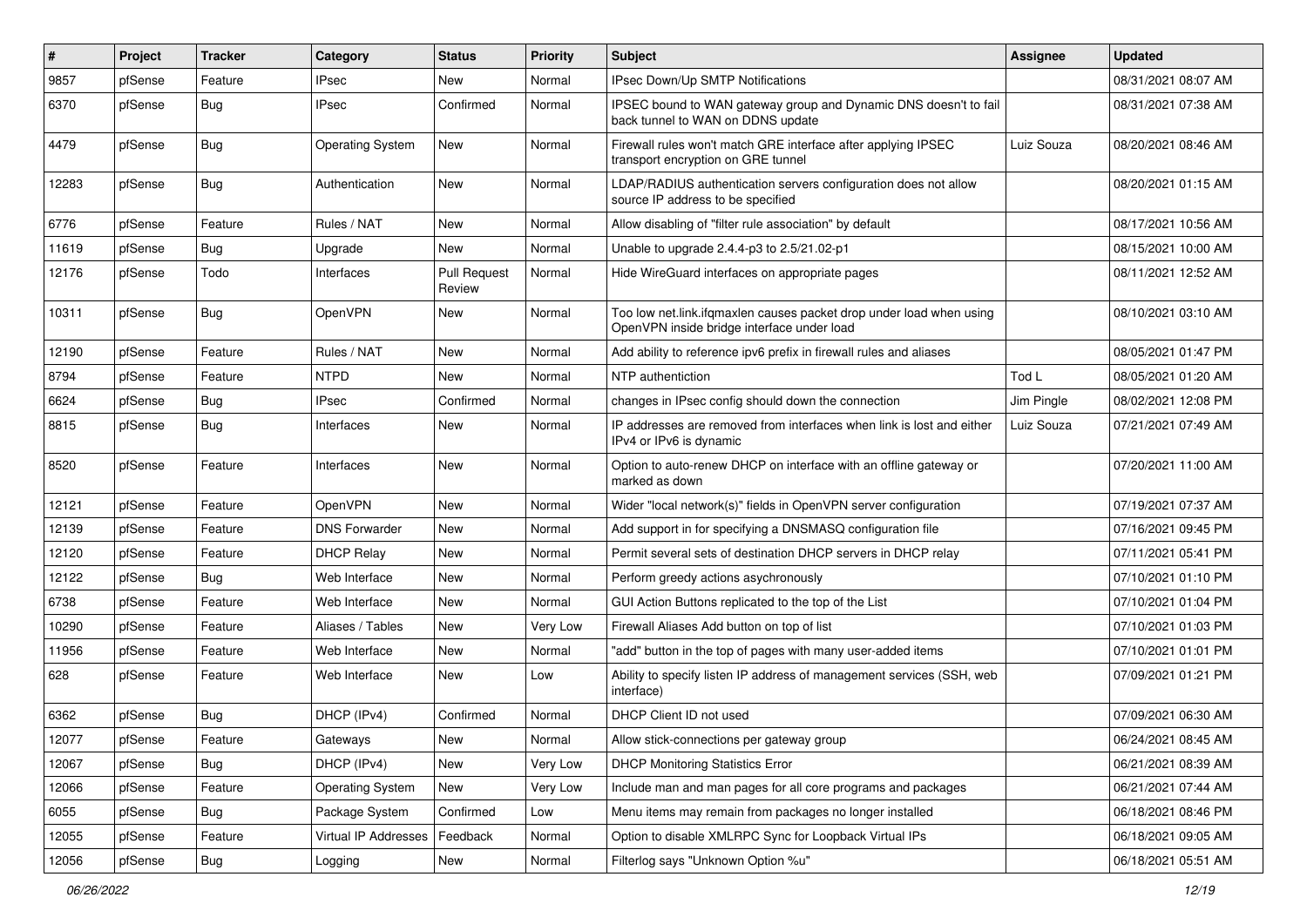| #     | Project | <b>Tracker</b> | Category                                 | <b>Status</b> | <b>Priority</b> | Subject                                                                                                  | <b>Assignee</b> | <b>Updated</b>      |
|-------|---------|----------------|------------------------------------------|---------------|-----------------|----------------------------------------------------------------------------------------------------------|-----------------|---------------------|
| 12025 | pfSense | Todo           | Web Interface                            | New           | Very Low        | Add 1:1 Validation to Notify Someone They are 1:1 NAT'ing an<br>Interface Address                        |                 | 06/11/2021 10:05 AM |
| 12013 | pfSense | <b>Bug</b>     | Logging                                  | New           | Low             | Reading log data is inefficient in certain cases                                                         |                 | 06/08/2021 07:35 AM |
| 11992 | pfSense | <b>Bug</b>     | Virtual IP Addresses                     | Confirmed     | High            | GRE Tunnel - Does not work with a virtual IP as endpoint                                                 |                 | 06/04/2021 01:16 AM |
| 7779  | pfSense | Bug            | OpenVPN                                  | New           | Normal          | Traffic crossing a site-to-site OpenVPN tunnel fails to fragment.                                        |                 | 06/02/2021 08:26 AM |
| 11974 | pfSense | Feature        | <b>XMLRPC</b>                            | <b>New</b>    | Normal          | XMLRPC synchronization for igmmproxy settings                                                            |                 | 05/29/2021 03:58 PM |
| 11954 | pfSense | Feature        | <b>IGMP Proxy</b>                        | New           | Normal          | Multicast limits                                                                                         |                 | 05/25/2021 12:36 AM |
| 11953 | pfSense | <b>Bug</b>     | <b>IGMP Proxy</b>                        | New           | Normal          | XG-1541 crashes when igmpproxy is enabled and network interfaces<br>status change                        |                 | 05/24/2021 04:55 PM |
| 11925 | pfSense | Bug            | OpenVPN                                  | <b>New</b>    | Normal          | Calling-Station-Id always set to WAN IP                                                                  |                 | 05/14/2021 09:27 AM |
| 11921 | pfSense | Feature        | <b>DNS Resolver</b>                      | New           | Very Low        | Feature Request: Compile unbound with EDNS Client Subnet (ECS)<br>module (--enable-subnet)               |                 | 05/14/2021 07:29 AM |
| 6647  | pfSense | Todo           | Web Interface                            | New           | Very Low        | <b>Enable Additional Security Headers</b>                                                                |                 | 05/14/2021 01:09 AM |
| 10671 | pfSense | <b>Bug</b>     | <b>Operating System</b>                  | New           | Normal          | pfsense 2.4.5 1 does not boot on Gen2 2012R2 HyperV VM                                                   |                 | 05/09/2021 06:39 AM |
| 5331  | pfSense | Feature        | <b>IPsec</b>                             | New           | Normal          | IPSec table for tuning strongswan.conf                                                                   |                 | 05/05/2021 12:10 AM |
| 11876 | pfSense | Feature        | Hardware / Drivers                       | New           | Normal          | OpenSSL does not use QAT acceleration on pfSense Plus<br>21.02-RELEASE-p1 or 21.05-DEVELOPMENT           |                 | 05/03/2021 08:02 AM |
| 11870 | pfSense | Regression     | Interfaces                               | <b>New</b>    | Normal          | Setting MTU on VLAN does not set MTU on parent interface in 2.5.1                                        |                 | 05/02/2021 05:48 AM |
| 11262 | pfSense | Feature        | Rules / NAT                              | New           | Normal          | Time Based Rules - selects all days in the current month                                                 |                 | 04/27/2021 12:32 PM |
| 11280 | pfSense | Todo           | WireGuard                                | New           | Normal          | Add WireGuard to ALTQ list                                                                               |                 | 04/27/2021 12:32 PM |
| 7201  | pfSense | Feature        | <b>NTPD</b>                              | New           | Normal          | NTP Support multiple GPS reference clocks                                                                |                 | 04/27/2021 12:31 PM |
| 8330  | pfSense | Feature        | DHCP (IPv4)                              | New           | Normal          | add options for ddns-local-address statements                                                            |                 | 04/27/2021 12:31 PM |
| 11856 | pfSense | Feature        | Diagnostics                              | New           | Normal          | Replace/add Alias or DNS names for known LAN addresses in the<br>State table                             |                 | 04/27/2021 08:01 AM |
| 8831  | pfSense | <b>Bug</b>     | IPv6 Router<br>Advertisements<br>(RADVD) | New           | Very High       | Radvd causes latency spikes                                                                              |                 | 04/19/2021 04:51 AM |
| 11786 | pfSense | <b>Bug</b>     | Services                                 | New           | Normal          | SSH incomplete setup and startup fail while recovering XML backup in<br>a fresh install of pfSense 2.5.0 |                 | 04/17/2021 01:36 PM |
| 11761 | pfSense | <b>Bug</b>     | L <sub>2</sub> TP                        | New           | Normal          | L2TP/IPsec VPN : PPP LCP negotiation occurs before user<br>authentication                                |                 | 03/31/2021 04:52 AM |
| 11757 | pfSense | Feature        | <b>XMLRPC</b>                            | New           | Normal          | Allow XMLRPC sync to bypass default auth server in favor of local<br>database                            |                 | 03/30/2021 03:18 PM |
| 11731 | pfSense | <b>Bug</b>     | Hardware / Drivers                       | New           | Normal          | Missing support for Realtek USB NICs                                                                     |                 | 03/30/2021 04:32 AM |
| 11724 | pfSense | <b>Bug</b>     | Package System                           | New           | Normal          | Packages unexpectedly removed when changing update branches                                              |                 | 03/29/2021 08:09 AM |
| 11730 | pfSense | Bug            | Web Interface                            | New           | Normal          | Improve visibility of option selections in dark themes                                                   |                 | 03/25/2021 09:38 PM |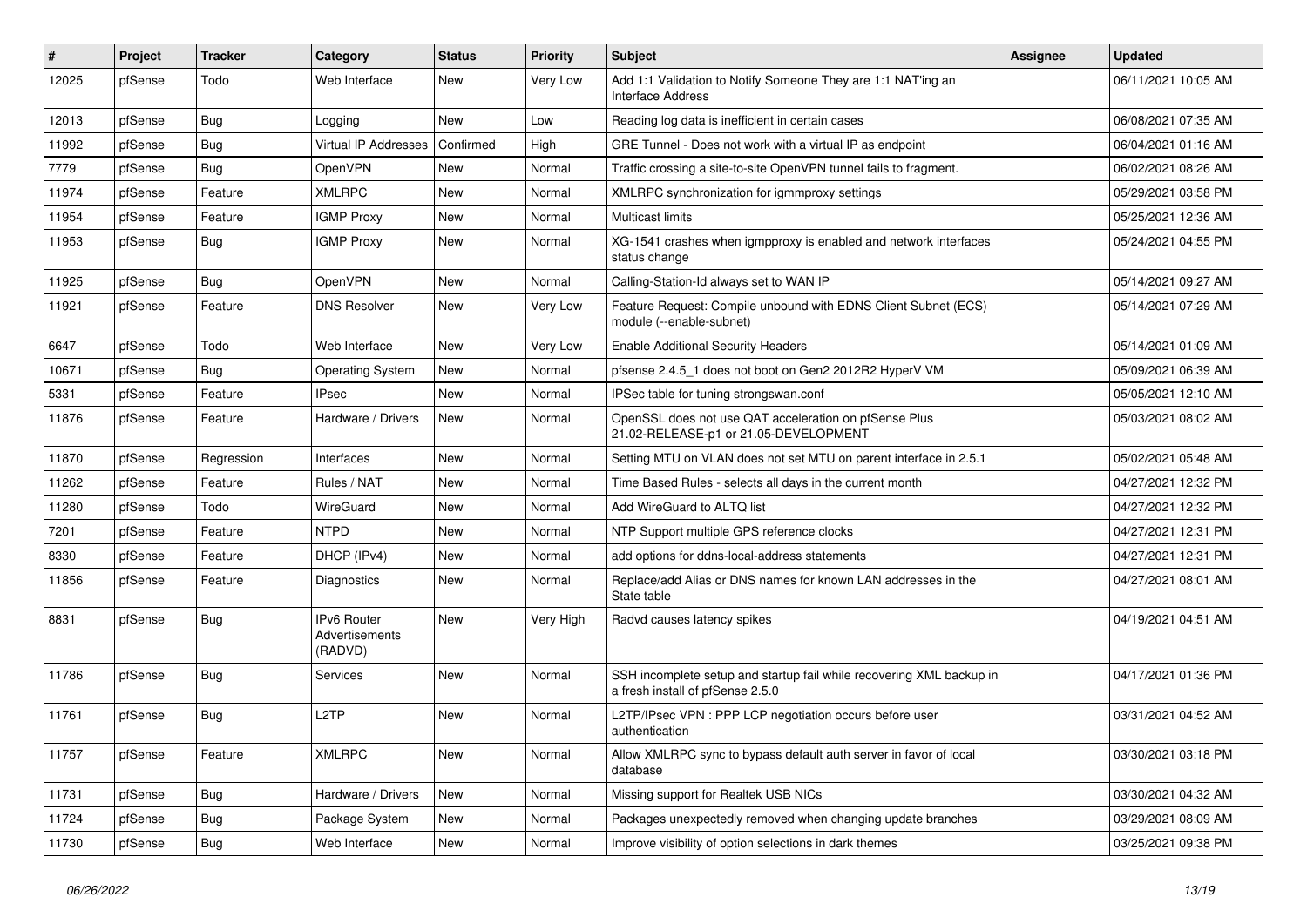| #     | Project | <b>Tracker</b> | Category              | <b>Status</b>                 | <b>Priority</b> | Subject                                                                                                                                                                                         | <b>Assignee</b> | <b>Updated</b>      |
|-------|---------|----------------|-----------------------|-------------------------------|-----------------|-------------------------------------------------------------------------------------------------------------------------------------------------------------------------------------------------|-----------------|---------------------|
| 11717 | pfSense | <b>Bug</b>     | Rules / NAT           | New                           | Normal          | Incorrect port forwarding rules if Destination port alias is not equal to<br>Redirect target port alias                                                                                         |                 | 03/22/2021 06:06 AM |
| 11149 | pfSense | Bug            | <b>DHCP Relay</b>     | New                           | Normal          | DHCP relay won't start with DHCP server behind gateway                                                                                                                                          |                 | 03/22/2021 05:13 AM |
| 11715 | pfSense | <b>Bug</b>     | OpenVPN               | New                           | Normal          | OpenVPN MTU                                                                                                                                                                                     |                 | 03/22/2021 01:35 AM |
| 11604 | pfSense | Feature        | WireGuard             | New                           | Normal          | WireGuard Dynamic Listen Port Randomization                                                                                                                                                     |                 | 03/19/2021 10:59 AM |
| 11498 | pfSense | Feature        | WireGuard             | New                           | Normal          | WireGuard does not pass multicast traffic to peer                                                                                                                                               | Peter Grehan    | 03/19/2021 10:59 AM |
| 11302 | pfSense | Feature        | WireGuard             | New                           | Normal          | WireGuard XMLRPC sync                                                                                                                                                                           |                 | 03/19/2021 10:59 AM |
| 11556 | pfSense | Bug            | Rules / NAT           | New                           | Normal          | Kill all states associated with a NAT address                                                                                                                                                   |                 | 03/19/2021 10:29 AM |
| 11657 | pfSense | <b>Bug</b>     | Interfaces            | New                           | Normal          | netmap_ring_reinit error                                                                                                                                                                        |                 | 03/18/2021 10:32 PM |
| 11352 | pfSense | <b>Bug</b>     | FreeBSD               | New                           | Low             | CTF types $> 215$ in the pfSense kernel config results in DTrace failing                                                                                                                        | Scott Long      | 03/17/2021 02:52 AM |
| 11666 | pfSense | Bug            | Logging               | New                           | Normal          | GUI Firewall log search not parsing filter.log beyond hard coded limit                                                                                                                          |                 | 03/12/2021 11:38 AM |
| 11641 | pfSense | Bug            | Interfaces            | New                           | Normal          | On xn based interfaces without the VLANMTU flag the first VLAN tag<br>defined does not follow the parent interface MTU settings. All<br>subsequent VLAN tags follow the parent interface's MTU. |                 | 03/09/2021 06:42 PM |
| 10708 | pfSense | <b>Bug</b>     | Upgrade               | New                           | Normal          | ZFS bootpool boot symlink issue                                                                                                                                                                 | Luiz Souza      | 03/08/2021 07:03 AM |
| 11625 | pfSense | Feature        | <b>OpenVPN</b>        | <b>New</b>                    | Normal          | Cisco-AVPair aliases support                                                                                                                                                                    |                 | 03/05/2021 12:35 AM |
| 11589 | pfSense | Feature        | <b>Traffic Graphs</b> | <b>Pull Request</b><br>Review | Low             | Fix iftop experimental traffic fetcher, unify and improve output style                                                                                                                          |                 | 03/03/2021 03:30 PM |
| 2218  | pfSense | Feature        | CARP                  | New                           | Normal          | Ability to delay CARP master status at boot time                                                                                                                                                |                 | 03/03/2021 11:57 AM |
| 11541 | pfSense | <b>Bug</b>     | OpenVPN               | New                           | Normal          | OpenVPN status does not work properly when set to TCP and<br>Concurrent Connections = 1                                                                                                         |                 | 03/02/2021 02:27 PM |
| 11548 | pfSense | <b>Bug</b>     | Rules / NAT           | New                           | Normal          | "rule expands to no valid combination" error from port forward<br>automatic rule mixing IPv4 and IPv6 elements                                                                                  |                 | 02/27/2021 03:18 PM |
| 11566 | pfSense | <b>Bug</b>     | Web Interface         | New                           | Low             | Firewall Maximum Table Entries "default size" is whatever is entered                                                                                                                            |                 | 02/27/2021 10:01 AM |
| 10624 | pfSense | <b>Bug</b>     | <b>DNS Resolver</b>   | New                           | Normal          | Unbound configuration memory leak with python module $+$ register<br><b>DHCP</b> leases active                                                                                                  |                 | 02/26/2021 10:27 AM |
| 11503 | pfSense | <b>Bug</b>     | OpenVPN               | New                           | Normal          | Using multiple authentication backends on an OpenVPN server fails                                                                                                                               |                 | 02/23/2021 12:23 PM |
| 11508 | pfSense | Todo           | Web Interface         | <b>Pull Request</b><br>Review | Low             | Update SimplePie to to v1.5.6                                                                                                                                                                   |                 | 02/23/2021 07:23 AM |
| 10959 | pfSense | <b>Bug</b>     | Traffic Graphs        | Feedback                      | Low             | Traffic graph stopped on interface used via netmap                                                                                                                                              |                 | 02/22/2021 02:57 AM |
| 11473 | pfSense | <b>Bug</b>     | Web Interface         | New                           | Normal          | System Activity shows invalid data on SG-3100                                                                                                                                                   |                 | 02/19/2021 08:12 PM |
| 11438 | pfSense | Feature        | Hardware / Drivers    | New                           | Low             | Allow multiple cryptographic accelerator modules to be loaded at the<br>same time                                                                                                               |                 | 02/18/2021 12:40 PM |
| 11418 | pfSense | <b>Bug</b>     | <b>IPsec</b>          | New                           | Very Low        | 'NAT-T: Force' is broken for IPv6 IPsec                                                                                                                                                         |                 | 02/16/2021 08:25 AM |
| 11412 | pfSense | <b>Bug</b>     | Interfaces            | New                           | Normal          | LLDPD Package Doesn't Work with Switchports                                                                                                                                                     |                 | 02/12/2021 08:12 PM |
| 8686  | pfSense | Bug            | <b>IPsec</b>          | New                           | Normal          | IPsec VTI: Assigned interface firewall rules are never parsed                                                                                                                                   |                 | 02/10/2021 12:15 PM |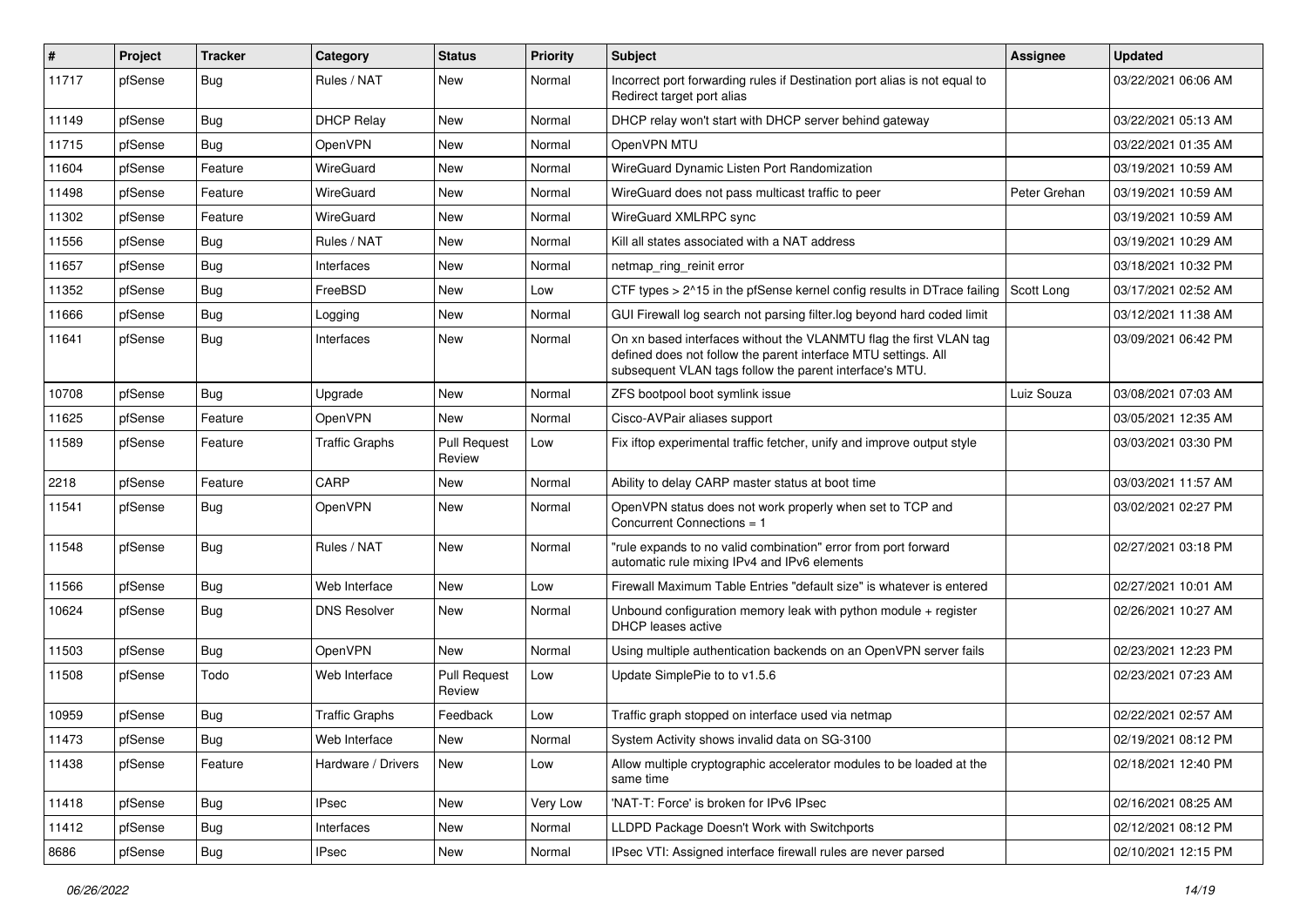| #     | Project | <b>Tracker</b> | Category                            | <b>Status</b> | <b>Priority</b> | Subject                                                                                                                          | Assignee             | <b>Updated</b>      |
|-------|---------|----------------|-------------------------------------|---------------|-----------------|----------------------------------------------------------------------------------------------------------------------------------|----------------------|---------------------|
| 4405  | pfSense | Feature        | <b>Traffic Shaper</b><br>(ALTQ)     | In Progress   | Normal          | Traffic shaping doesn't work when applied to a bridge interface                                                                  | Luiz Souza           | 02/09/2021 12:05 PM |
| 11184 | pfSense | <b>Bug</b>     | FreeBSD                             | New           | Normal          | PF: State policy cannot be configurable                                                                                          |                      | 02/09/2021 02:43 AM |
| 11379 | pfSense | Feature        | <b>Captive Portal</b>               | New           | Normal          | <b>Template Roll Printer</b>                                                                                                     |                      | 02/07/2021 05:26 AM |
| 11363 | pfSense | Bug            | Installer                           | New           | Normal          | Clean Install 2.5.0 fails due to hardware incompability                                                                          |                      | 02/04/2021 11:06 AM |
| 11369 | pfSense | Feature        | <b>Operating System</b>             | <b>New</b>    | Low             | add Enabling IPv6 Source Address Validation support                                                                              |                      | 02/04/2021 10:03 AM |
| 7389  | pfSense | <b>Bug</b>     | <b>Traffic Shaper</b><br>(Limiters) | In Progress   | Normal          | Limiter does not work with transparent proxy                                                                                     | Luiz Souza           | 02/01/2021 03:31 PM |
| 8611  | pfSense | <b>Bug</b>     | Interfaces                          | In Progress   | Normal          | unable to receive IPv6 RA's on SG-1000, default route lost                                                                       | Luiz Souza           | 02/01/2021 03:31 PM |
| 10892 | pfSense | <b>Bug</b>     | Rules / NAT                         | New           | Low             | Large number of VLAN/LANs make floating rules are to read                                                                        | <b>Jared Dillard</b> | 02/01/2021 03:29 PM |
| 11335 | pfSense | Bug            | Interfaces                          | New           | Normal          | Spoofing the MAC on a LAGG interface does not work for some NIC<br>types.                                                        |                      | 01/29/2021 09:10 AM |
| 11324 | pfSense | Feature        | Logging                             | New           | Normal          | Separate syslog "Remote log servers" Parameters                                                                                  |                      | 01/27/2021 10:47 AM |
| 3895  | pfSense | Feature        | Configuration<br>Backend            | <b>New</b>    | Normal          | Timeout for "Apply change"                                                                                                       |                      | 01/25/2021 08:07 AM |
| 9942  | pfSense | Feature        | <b>Operating System</b>             | New           | Normal          | Give pfSense the possibility to change the keyboard Layout for<br>console users                                                  |                      | 01/22/2021 02:33 AM |
| 2042  | pfSense | <b>Bug</b>     | <b>NAT Reflection</b>               | Confirmed     | Low             | NAT reflection doesn't apply to self-initiated traffic                                                                           |                      | 01/21/2021 10:38 PM |
| 11270 | pfSense | Feature        | <b>VPN</b> (Multiple<br>Types)      | New           | Low             | Consider integrating Nebula mesh VPN                                                                                             |                      | 01/20/2021 03:34 PM |
| 11257 | pfSense | Feature        | Upgrade                             | New           | Normal          | Installed Packages: Update all button                                                                                            |                      | 01/18/2021 10:45 AM |
| 11243 | pfSense | Feature        | Interfaces                          | New           | Normal          | individual pfctl snort2c tables per interface only blocking IPs for<br>specific interface when a rule triggers in snort/suricata |                      | 01/14/2021 03:02 PM |
| 286   | pfSense | Feature        | Backup / Restore                    | New           | Normal          | Backup/restore users individually                                                                                                |                      | 01/09/2021 03:48 PM |
| 2504  | pfSense | Feature        | <b>LAGG Interfaces</b>              | New           | Normal          | lagg enhancements                                                                                                                |                      | 01/08/2021 12:17 PM |
| 11232 | pfSense | <b>Bug</b>     | <b>Operating System</b>             | <b>New</b>    | Normal          | Fix pfSense fsync                                                                                                                |                      | 01/08/2021 08:53 AM |
| 11192 | pfSense | <b>Bug</b>     | <b>Traffic Shaper</b><br>(Limiters) | Feedback      | Normal          | Using Limiters causes out of order packets within one TCP or UDP<br>flow                                                         |                      | 01/06/2021 12:09 AM |
| 11213 | pfSense | Feature        | Gateways                            | New           | Low             | Option to mark gateway as down directly from Table                                                                               |                      | 01/03/2021 07:09 AM |
| 10238 | pfSense | Feature        | <b>Operating System</b>             | New           | Very Low        | Periodic Scrub of ZFS filesystem                                                                                                 |                      | 12/31/2020 03:02 PM |
| 9226  | pfSense | Feature        | Web Interface                       | New           | Normal          | zfs GUI functionality - alerts                                                                                                   |                      | 12/31/2020 02:50 PM |
| 11203 | pfSense | Bug            | Certificates                        | New           | Normal          | certificate manager very slow                                                                                                    |                      | 12/31/2020 11:57 AM |
| 10962 | pfSense | Feature        | Dynamic DNS                         | New           | Normal          | Add Cpanel support for Dynamic DNS Clients                                                                                       |                      | 12/28/2020 01:56 PM |
| 11189 | pfSense | Feature        | <b>Captive Portal</b>               | New           | Normal          | Captive Portal - Tarpit option                                                                                                   |                      | 12/23/2020 06:44 PM |
| 11174 | pfSense | <b>Bug</b>     | <b>Traffic Shaper</b><br>(ALTQ)     | Feedback      | Normal          | Incorrect traffic shaping on pppoe interface                                                                                     |                      | 12/21/2020 11:21 PM |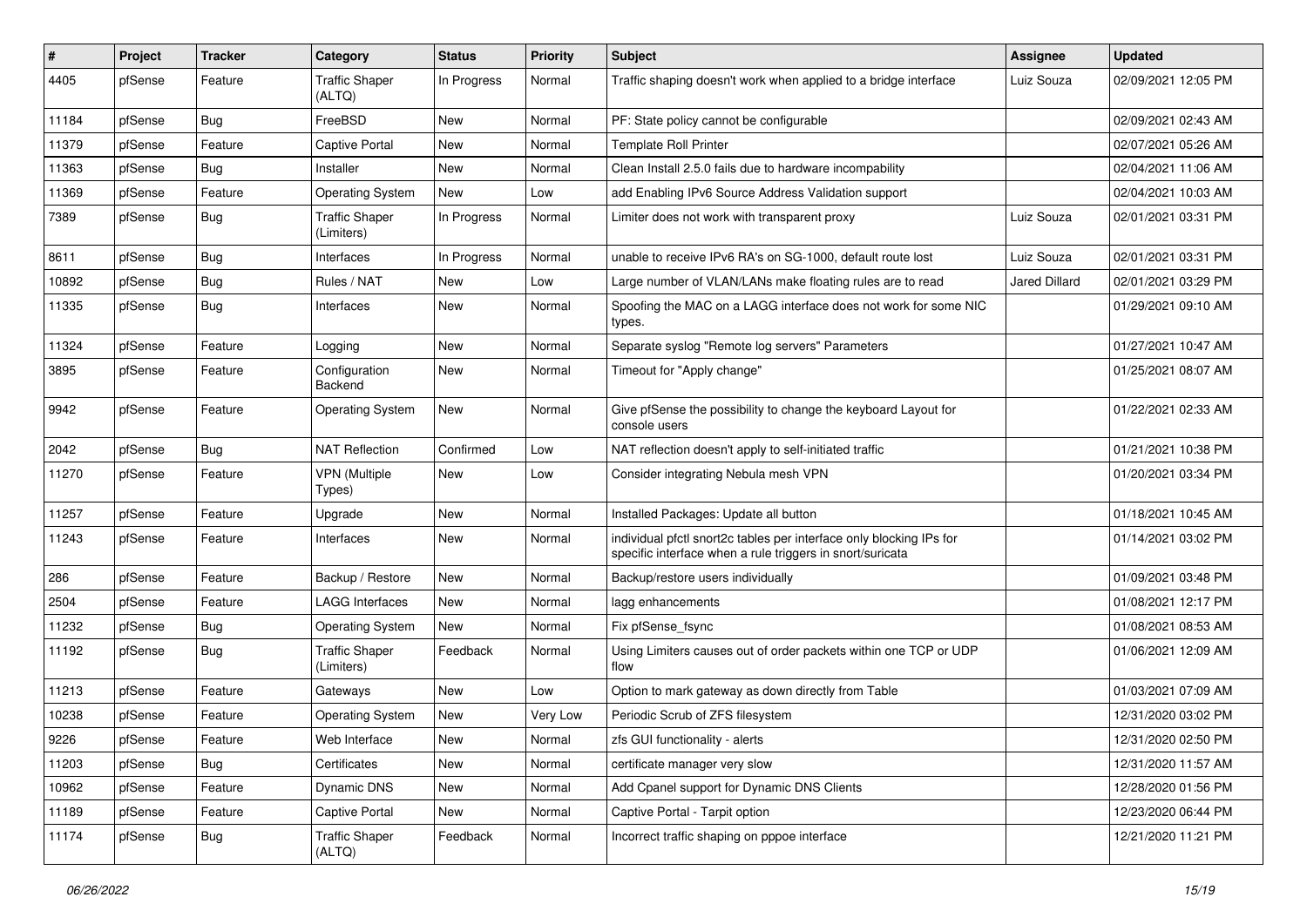| $\vert$ # | Project | <b>Tracker</b> | Category                        | <b>Status</b>                 | <b>Priority</b> | <b>Subject</b>                                                                                                          | Assignee              | <b>Updated</b>      |
|-----------|---------|----------------|---------------------------------|-------------------------------|-----------------|-------------------------------------------------------------------------------------------------------------------------|-----------------------|---------------------|
| 11177     | pfSense | <b>Bug</b>     | Dynamic DNS                     | New                           | Normal          | DDNSv6 not using Check IP Services                                                                                      |                       | 12/21/2020 05:02 AM |
| 11169     | pfSense | Feature        | Interfaces                      | <b>New</b>                    | Very Low        | Changing interface index order                                                                                          |                       | 12/17/2020 05:44 AM |
| 10223     | pfSense | Feature        | Interfaces                      | New                           | Normal          | Add the ability to create additional loopback interfaces                                                                |                       | 12/15/2020 04:35 PM |
| 10918     | pfSense | Feature        | Aliases / Tables                | New                           | Low             | IP Aliases de-duplication                                                                                               |                       | 12/13/2020 11:37 PM |
| 11147     | pfSense | Bug            | Dynamic DNS                     | New                           | Normal          | Domeneshop DynDNS IPv4 and IPv6                                                                                         |                       | 12/09/2020 11:47 PM |
| 8964      | pfSense | <b>Bug</b>     | <b>IPsec</b>                    | New                           | High            | IPsec async cryptography advanced setting - TCP traffic not passing<br>through                                          | Luiz Souza            | 12/08/2020 12:09 PM |
| 6691      | pfSense | Bug            | DHCP (IPv6)                     | <b>New</b>                    | Normal          | dhcp6c quits after only two tries if no response was received                                                           |                       | 12/07/2020 04:25 PM |
| 11139     | pfSense | Documentation  | Interfaces                      | New                           | Normal          | <b>Bridges and VLANs</b>                                                                                                |                       | 12/07/2020 12:32 PM |
| 11110     | pfSense | <b>Bug</b>     | Backup / Restore                | <b>New</b>                    | Normal          | Backup file should be checked before restoring a specific area                                                          |                       | 12/05/2020 02:50 PM |
| 6051      | pfSense | <b>Bug</b>     | DHCP (IPv6)                     | New                           | Normal          | DHCPv6 Client Failure for additional WAN Address causes<br>2-seconds-service-restart-loop                               |                       | 12/03/2020 01:08 AM |
| 2386      | pfSense | Feature        | Interfaces                      | <b>Pull Request</b><br>Review | Normal          | Bridge member that is not an assigned interface                                                                         | <b>Viktor Gurov</b>   | 12/02/2020 06:01 AM |
| 7943      | pfSense | Bug            | Web Interface                   | New                           | Normal          | CSS Overflow Fix for Drop Down Menus in webConfigurator                                                                 |                       | 11/21/2020 02:54 PM |
| 11093     | pfSense | Bug            | <b>Wireless</b>                 | <b>New</b>                    | Low             | ral(4) driver non-functional in arm64                                                                                   |                       | 11/21/2020 10:45 AM |
| 9654      | pfSense | <b>Bug</b>     | <b>DNS Resolver</b>             | New                           | Normal          | After reboot, the DNS resolver must be restarted before it will advertise<br>the ipv6 DNS address of the router.        |                       | 11/20/2020 03:12 AM |
| 11084     | pfSense | Feature        | Dynamic DNS                     | New                           | Normal          | Dynamic DNS include option to specify virtual IP addresses                                                              |                       | 11/19/2020 01:26 PM |
| 6333      | pfSense | <b>Bug</b>     | <b>Gateway Monitoring</b>       | Confirmed                     | Normal          | Bootup starts/restarts dpinger multiple times                                                                           | Luiz Souza            | 11/16/2020 01:11 PM |
| 8325      | pfSense | Bug            | UPnP/NAT-PMP                    | New                           | Normal          | UPnP not available for pppoe-Clients                                                                                    |                       | 11/15/2020 10:33 AM |
| 6321      | pfSense | <b>Bug</b>     | L2TP                            | <b>New</b>                    | Normal          | Problem with connecting I2tp over ipsec from android and windows                                                        |                       | 11/13/2020 11:01 AM |
| 4740      | pfSense | <b>Bug</b>     | <b>Wireless</b>                 | New                           | Normal          | Intel wireless kernel panic in infrastructure mode with WPA                                                             |                       | 11/13/2020 08:38 AM |
| 10726     | pfSense | <b>Bug</b>     | Rules / NAT                     | New                           | Normal          | Sticky-connections option is bugged - sticky-address cannot be<br>redefined                                             |                       | 11/12/2020 10:12 AM |
| 11056     | pfSense | Feature        | Interfaces                      | <b>New</b>                    | Normal          | Add option to disable flow-control on interfaces in GUI                                                                 |                       | 11/11/2020 04:41 PM |
| 10280     | pfSense | Feature        | Dashboard                       | New                           | Low             | <b>DHCP Leases widget</b>                                                                                               |                       | 11/07/2020 09:18 PM |
| 10875     | pfSense | <b>Bug</b>     | Gateways                        | New                           | Normal          | PPP periodic reset does not fully restore gateway group round-robin<br>functionality                                    | Luiz Souza            | 11/05/2020 07:44 AM |
| 8263      | pfSense | Bug            | <b>Traffic Shaper</b><br>(ALTQ) | New                           | Normal          | Cannot create a nonlinear `Link Share` service curve because of: "the<br>sum of the child bandwidth higher than parent" |                       | 11/05/2020 07:31 AM |
| 8192      | pfSense | <b>Bug</b>     | Gateway Monitoring              | New                           | Low             | dpinger - Change in ISP link-local IPv6 address drops connectivity                                                      | Luiz Souza            | 11/05/2020 07:31 AM |
| 9349      | pfSense | <b>Bug</b>     | <b>IPsec</b>                    | Confirmed                     | Normal          | IPSec service start/stop/restart fails after settings change                                                            | Markus<br>Stockhausen | 10/30/2020 01:33 PM |
| 10325     | pfSense | <b>Bug</b>     | Notifications                   | New                           | Normal          | System/Advanced/Notifications/E-Mail - SMTP Notification E-Mail auth<br>password Unexpected Bahaviour                   |                       | 10/30/2020 08:17 AM |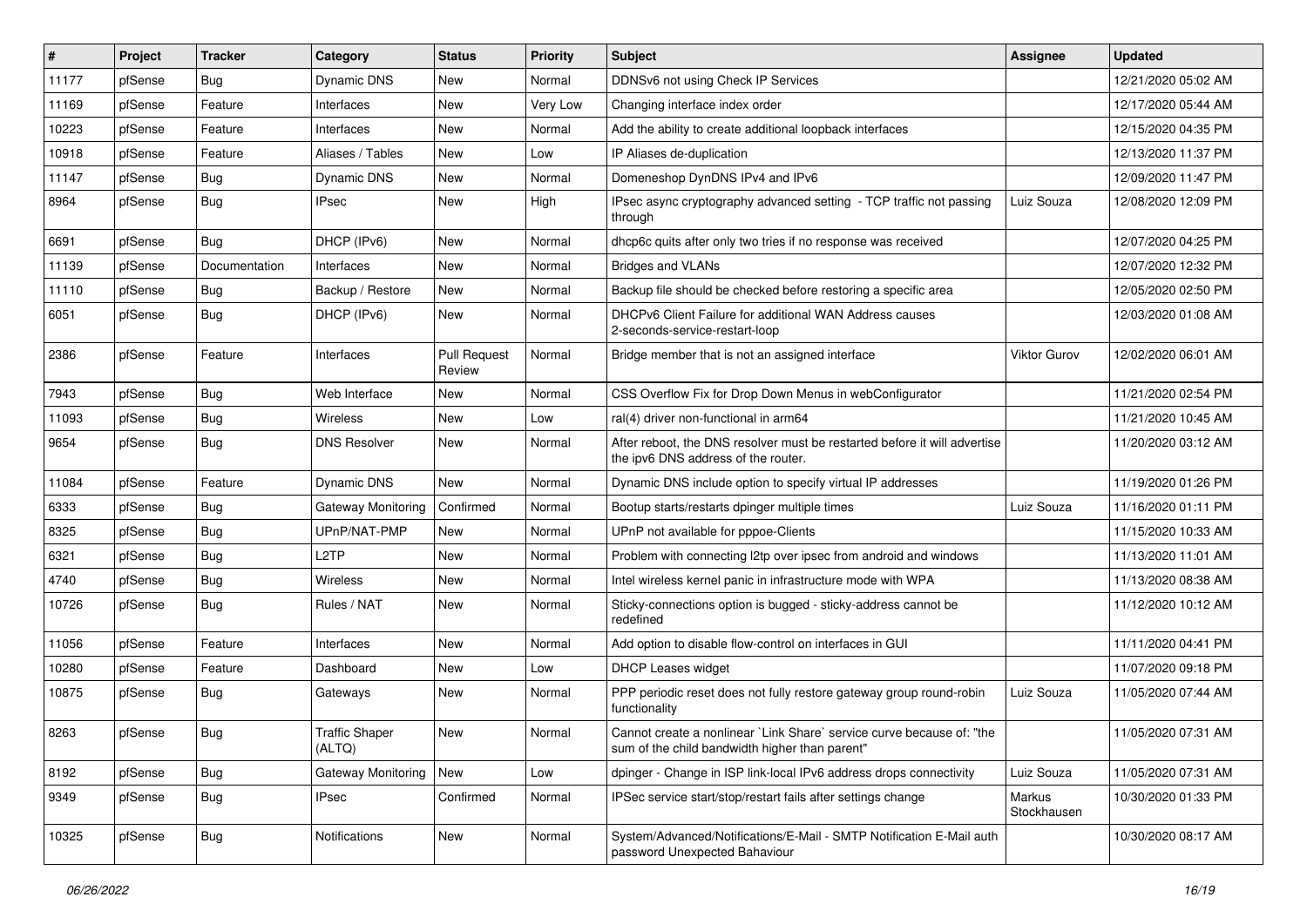| #     | Project | <b>Tracker</b> | Category                | <b>Status</b>                 | <b>Priority</b> | Subject                                                                                             | Assignee               | <b>Updated</b>      |
|-------|---------|----------------|-------------------------|-------------------------------|-----------------|-----------------------------------------------------------------------------------------------------|------------------------|---------------------|
| 11004 | pfSense | Feature        | DHCP (IPv4)             | New                           | Low             | DHCP reservations with no IP address show entries in DHCP leases                                    |                        | 10/26/2020 07:22 AM |
| 10995 | pfSense | Feature        | <b>Operating System</b> | New                           | Low             | Remove VMware MSI-X from the PCI blacklist.                                                         |                        | 10/20/2020 11:40 AM |
| 10980 | pfSense | <b>Bug</b>     | <b>Operating System</b> | New                           | Normal          | rc.local is executed at login by rc.initial, and not at boot time.                                  |                        | 10/19/2020 09:39 AM |
| 6742  | pfSense | Feature        | Authentication          | New                           | Normal          | OAuth2 authentication for OpenVPN (and for FreeRadius)                                              | Jim Thompson           | 10/19/2020 09:19 AM |
| 3377  | pfSense | Feature        | <b>Captive Portal</b>   | <b>New</b>                    | Normal          | OAuth2 authentication in captive portal                                                             | Jim Thompson           | 10/19/2020 09:13 AM |
| 7405  | pfSense | Feature        | DHCP (IPv4)             | New                           | Normal          | Ability to add dhcp host reservations from "Diagnostics -> ARP table"                               |                        | 10/12/2020 08:22 AM |
| 7287  | pfSense | Feature        | <b>NTPD</b>             | New                           | Normal          | NTP add support for ACTS ref clock                                                                  |                        | 10/12/2020 07:45 AM |
| 9970  | pfSense | Feature        | Captive Portal          | New                           | Low             | Captive Portal and SAML2 Integration                                                                | Mauro Braggio          | 10/12/2020 07:39 AM |
| 10904 | pfSense | Feature        | <b>DHCP Relay</b>       | <b>Pull Request</b><br>Review | Normal          | Support vti interfaces in dhcrelay                                                                  | Luiz Souza             | 10/12/2020 07:35 AM |
| 1257  | pfSense | Feature        | Certificates            | <b>Pull Request</b><br>Review | Normal          | Handle encypted CA/Certificate private keys                                                         |                        | 10/12/2020 07:12 AM |
| 8149  | pfSense | Feature        | <b>NTPD</b>             | <b>New</b>                    | Normal          | <b>NTPsec</b>                                                                                       |                        | 10/11/2020 10:59 AM |
| 10952 | pfSense | Bug            | Rules / NAT             | New                           | Low             | Inconsistency in Subnet Defaults Between Firewall Rules and Interface<br><b>Address Assignments</b> |                        | 10/09/2020 12:50 PM |
| 10714 | pfSense | <b>Bug</b>     | DHCP (IPv6)             | <b>New</b>                    | Normal          | radyd only gives out the prefix of the "first" IPv6 address of an interface                         |                        | 10/06/2020 01:03 PM |
| 9353  | pfSense | <b>Bug</b>     | Dashboard               | New                           | Low             | PHPSession errors from limited access to dashboard and widgets                                      |                        | 10/06/2020 09:31 AM |
| 9718  | pfSense | Feature        | Diagnostics             | New                           | Low             | Make diag_states_summary table sortable                                                             |                        | 10/06/2020 09:12 AM |
| 4776  | pfSense | Feature        | Wireless                | New                           | Normal          | Add 802.1x dynamic vlan support                                                                     |                        | 10/02/2020 07:42 AM |
| 6960  | pfSense | Feature        | DHCP (IPv4)             | New                           | Normal          | Consider replacing ISC DHCP server with KEA DHCP                                                    |                        | 09/24/2020 01:59 PM |
| 1683  | pfSense | Feature        | Rules / NAT             | New                           | Normal          | PF scrub min-ttl option                                                                             |                        | 09/23/2020 01:52 AM |
| 6167  | pfSense | Bug            | IPsec                   | Confirmed                     | Normal          | IPsec IPComp not working                                                                            | George<br>Neville-Neil | 09/22/2020 06:07 PM |
| 10645 | pfSense | Feature        | Package System          | New                           | Very Low        | Choosing active repo after restoring config but before starting pkgs<br>auto-installing             |                        | 09/22/2020 01:04 PM |
| 6457  | pfSense | Feature        | Installer               | <b>New</b>                    | Normal          | Allow ability to configure AWS EC2 AMI via userdata                                                 |                        | 09/21/2020 02:54 PM |
| 7671  | pfSense | Feature        | Gateway Monitoring      | New                           | Normal          | Gateway Monitoring Via Custom Script or Telnet.                                                     |                        | 09/18/2020 02:59 PM |
| 8432  | pfSense | Bug            | <b>Dynamic DNS</b>      | New                           | Normal          | Dynamic DNS Client gives an error that it can't find IPv6 address when<br>WAN interface is a LAGG   |                        | 09/17/2020 05:23 AM |
| 10890 | pfSense | Feature        | Interfaces              | New                           | Normal          | Allow multiple assigned interfaces to track status of a single switch port                          |                        | 09/14/2020 07:20 AM |
| 4298  | pfSense | Bug            | <b>SNMP</b>             | Assigned                      | Very Low        | Excessive errors from snmpd                                                                         | Luiz Souza             | 09/13/2020 08:21 AM |
| 9130  | pfSense | Feature        | DHCP (IPv4)             | New                           | Normal          | Request ID [#INC-16195]: DHCP - PXE Boot                                                            |                        | 09/10/2020 01:39 PM |
| 4591  | pfSense | Feature        | IPsec                   | New                           | Normal          | IPSec Failover Support for IP Addresses instead of Dynamic DNS /<br>Failover Group                  |                        | 09/04/2020 12:17 AM |
| 10765 | pfSense | <b>Bug</b>     | Authentication          | New                           | Normal          | Ampersands in Idap_extended_query are escaped twice                                                 |                        | 09/02/2020 07:55 AM |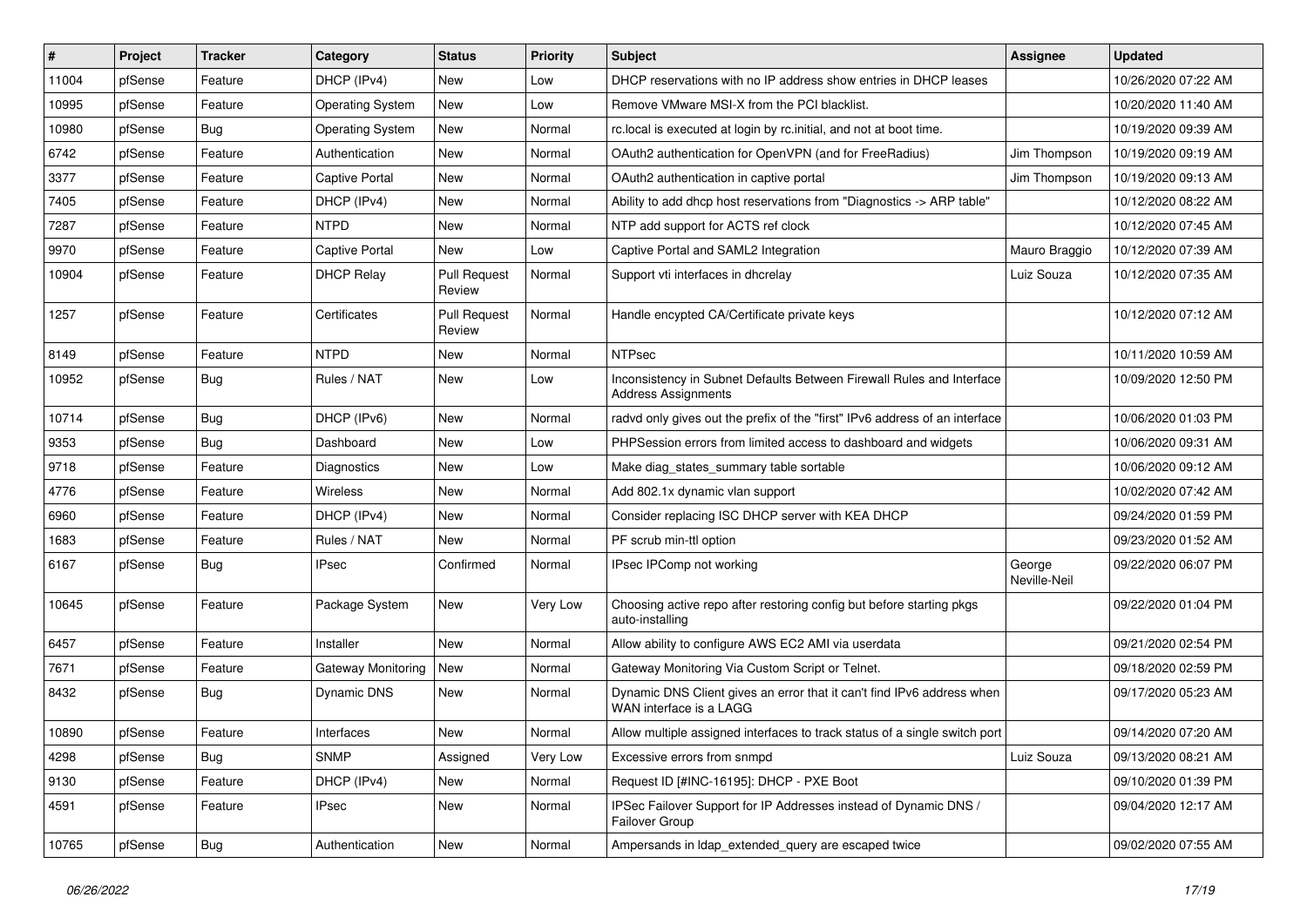| #     | Project | <b>Tracker</b> | Category                        | <b>Status</b> | <b>Priority</b> | <b>Subject</b>                                                                                                               | Assignee   | <b>Updated</b>      |
|-------|---------|----------------|---------------------------------|---------------|-----------------|------------------------------------------------------------------------------------------------------------------------------|------------|---------------------|
| 10839 | pfSense | Feature        | <b>Traffic Shaper</b><br>(ALTQ) | New           | Normal          | Add popular messengers to the Traffic Shaper Wizard                                                                          |            | 08/18/2020 10:07 AM |
| 10833 | pfSense | <b>Bug</b>     | Configuration<br>Backend        | New           | Normal          | unbound exits on configuration error when link status flaps on LAN<br>interface                                              |            | 08/13/2020 11:53 PM |
| 10822 | pfSense | <b>Bug</b>     | DHCP (IPv6)                     | New           | Normal          | Deprecated IPv6 prefix won't be announced as deprecated to clients                                                           |            | 08/10/2020 09:23 AM |
| 10805 | pfSense | Feature        | Hardware / Drivers              | New           | Normal          | Intel QAT (QuickAssist) encryption support for PfSense                                                                       |            | 07/31/2020 03:13 PM |
| 10802 | pfSense | Feature        | DHCP (IPv4)                     | New           | Very Low        | Seperator for DHCP Static Mapped leases                                                                                      |            | 07/31/2020 10:30 AM |
| 8820  | pfSense | <b>Bug</b>     | Rules / NAT                     | New           | Low             | System/Advanced/Misc - "Do not kill connections when schedule<br>expires" UN-checked still leaves existing connections open. |            | 07/28/2020 10:59 AM |
| 10584 | pfSense | <b>Bug</b>     | Hardware / Drivers              | <b>New</b>    | Normal          | SG-3100 with M.2: shutdown instead of reboot                                                                                 |            | 07/21/2020 03:08 AM |
| 8380  | pfSense | <b>Bug</b>     | OpenVPN                         | New           | Normal          | OpenVPN RADIUS password length is not constant                                                                               | Jim Pingle | 07/17/2020 11:46 AM |
| 6544  | pfSense | Feature        | DHCP (IPv4)                     | New           | Very Low        | RFC 3046 DHCP Option 82 support (and RFC 3315/4649/4580 for<br>IPv6                                                          |            | 07/13/2020 02:14 AM |
| 10731 | pfSense | Feature        | <b>XMLRPC</b>                   | New           | Very Low        | XML-sync primary/secondary config flag                                                                                       |            | 07/06/2020 03:52 PM |
| 8502  | pfSense | <b>Bug</b>     | Web Interface                   | Confirmed     | Low             | main (top) menu items do not drop down in some cases                                                                         |            | 07/06/2020 02:39 PM |
| 9717  | pfSense | Feature        | Web Interface                   | New           | Low             | Search box for pfsense?                                                                                                      |            | 07/05/2020 02:14 PM |
| 10729 | pfSense | <b>Bug</b>     | Package System                  | New           | Normal          | Certificate verification failed for pkg.freebsd.org                                                                          |            | 07/05/2020 01:12 AM |
| 9876  | pfSense | Feature        | <b>Operating System</b>         | New           | Normal          | PFsense on KVM: Web interface hint to disable "Hardware Checksum<br>Offloading"                                              |            | 07/03/2020 07:11 AM |
| 10718 | pfSense | Feature        | Notifications                   | New           | Normal          | Email notifications - add new field to enter a from: name                                                                    |            | 07/01/2020 09:08 AM |
| 10712 | pfSense | <b>Bug</b>     | Rules / NAT                     | New           | Normal          | "default allow LAN IPv6 to any" rule does not work right after boot<br>when using IPv6 PD                                    |            | 06/30/2020 12:17 AM |
| 10715 | pfSense | Bug            | <b>DHCP Relay</b>               | New           | Normal          | DHCPv6 relay always uses the "first" IPv6 address of an interface                                                            |            | 06/29/2020 05:01 AM |
| 10701 | pfSense | Bug            | Web Interface                   | New           | Very Low        | Firewall Log too wide with Rule Description Column                                                                           |            | 06/25/2020 07:36 AM |
| 8712  | pfSense | Feature        | <b>Traffic Shaper</b><br>(ALTQ) | New           | Normal          | QOS on ipsec links                                                                                                           |            | 06/22/2020 06:27 AM |
| 7986  | pfSense | <b>Bug</b>     | Wireless                        | New           | Normal          | WLAN card no longer properly initialized under 2.4.0                                                                         |            | 06/19/2020 08:08 AM |
| 8464  | pfSense | <b>Bug</b>     | Wireless                        | New           | Very Low        | Wireless USB card does not connect to WiFi automatically after<br>reboot/halt                                                |            | 06/19/2020 03:44 AM |
| 10651 | pfSense | Feature        | OpenVPN                         | New           | Normal          | Remove/replace deprecated OpenVPN options                                                                                    |            | 06/10/2020 11:32 AM |
| 8087  | pfSense | <b>Bug</b>     | Authentication                  | New           | Normal          | Provide Calling-Station-ID to RADIUS backed VPN connections                                                                  |            | 06/06/2020 05:36 AM |
| 10621 | pfSense | Feature        | Hardware / Drivers              | Feedback      | Normal          | Update system.inc/system_identify_specific_platform() update to<br>accommodate AWS, Azure and GCP                            |            | 06/02/2020 03:16 PM |
| 2983  | pfSense | Feature        | DHCP (IPv4)                     | New           | Normal          | DHCPD: Add vendor-class-identifier and MAC-OIDs                                                                              |            | 05/29/2020 09:24 PM |
| 10577 | pfSense | Bug            | Hardware / Drivers              | Feedback      | Normal          | intel x553 (c3000 chipset) loading x520 driver                                                                               |            | 05/28/2020 03:59 AM |
| 8324  | pfSense | Bug            | Hardware / Drivers              | New           | Normal          | bxe cards require promisc for OSPF                                                                                           | Luiz Souza | 05/25/2020 03:19 PM |